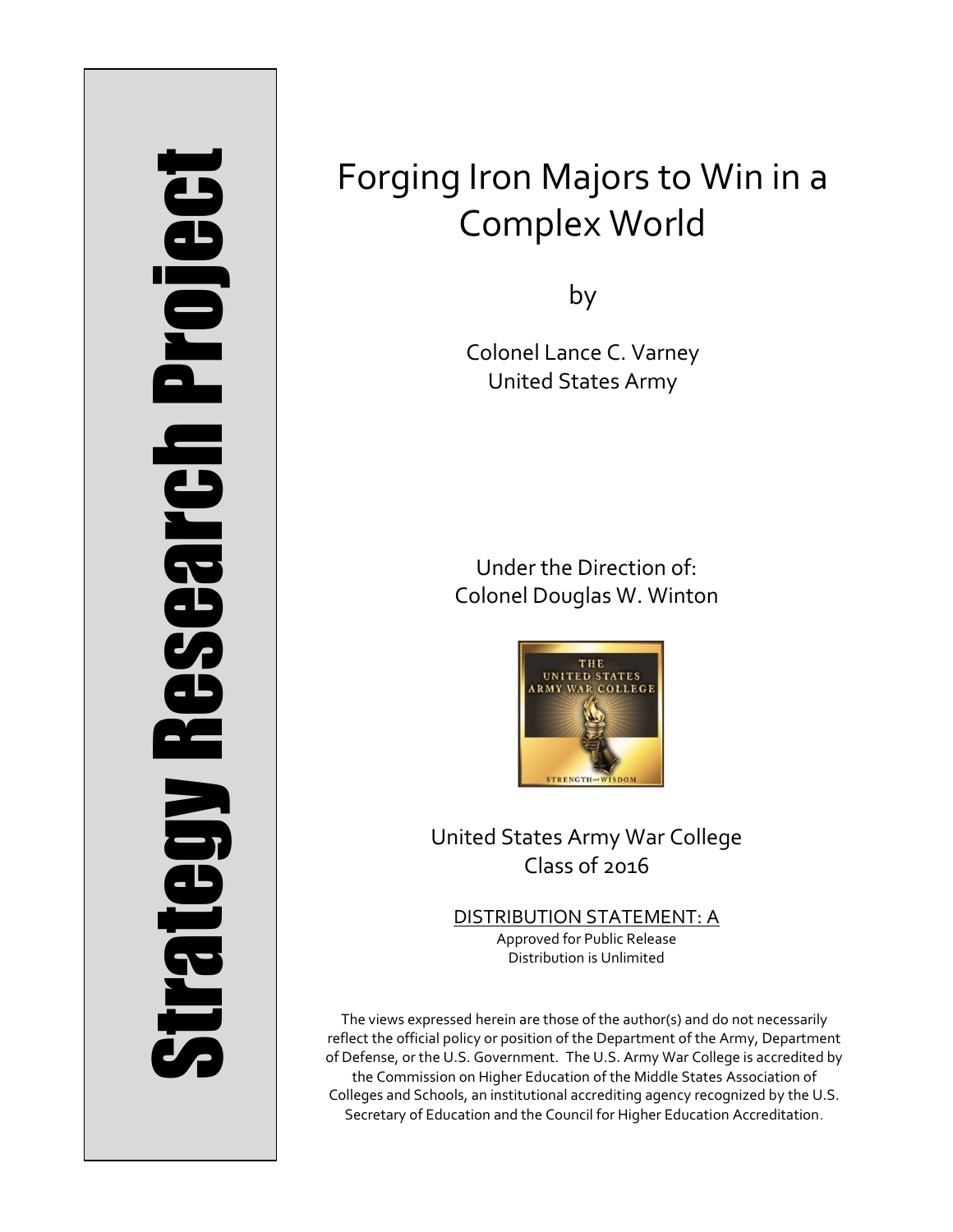| <b>REPORT DOCUMENTATION PAGE</b>                                                                                                                                                                                                                                                                                                                                                                                                                                                                                                                                                                                                                                                                                                                                                                                                                                                                                                                                                                                                                                                                                                                                                                                                                                                                                 |                                                             |                                     |                           |                     |  | Form Approved--OMB No. 0704-0188                        |  |
|------------------------------------------------------------------------------------------------------------------------------------------------------------------------------------------------------------------------------------------------------------------------------------------------------------------------------------------------------------------------------------------------------------------------------------------------------------------------------------------------------------------------------------------------------------------------------------------------------------------------------------------------------------------------------------------------------------------------------------------------------------------------------------------------------------------------------------------------------------------------------------------------------------------------------------------------------------------------------------------------------------------------------------------------------------------------------------------------------------------------------------------------------------------------------------------------------------------------------------------------------------------------------------------------------------------|-------------------------------------------------------------|-------------------------------------|---------------------------|---------------------|--|---------------------------------------------------------|--|
| The public reporting burden for this collection of information is estimated to average 1 hour per response, including the time for reviewing instructions, searching existing data sources, gathering and<br>maintaining the data needed, and completing and reviewing the collection of information. Send comments regarding this burden estimate or any other aspect of this collection of information, including<br>suggestions for reducing the burden, to Department of Defense, Washington Headquarters Services, Directorate for Information Operations and Reports (0704-0188), 1215 Jefferson Davis Highway, Suite<br>1204, Arlington, VA 22202-4302. Respondents should be aware that notwithstanding any other provision of law, no person shall be subject to any penalty for failing to comply with a collection of information<br>if it does not display a currently valid OMB control number. PLEASE DO NOT RETURN YOUR FORM TO THE ABOVE ADDRESS.                                                                                                                                                                                                                                                                                                                                                |                                                             |                                     |                           |                     |  |                                                         |  |
|                                                                                                                                                                                                                                                                                                                                                                                                                                                                                                                                                                                                                                                                                                                                                                                                                                                                                                                                                                                                                                                                                                                                                                                                                                                                                                                  | 1. REPORT DATE (DD-MM-YYYY)<br>2. REPORT TYPE<br>01-04-2016 |                                     | STRATEGY RESEARCH PROJECT |                     |  | 3. DATES COVERED (From - To)                            |  |
| <b>4. TITLE AND SUBTITLE</b>                                                                                                                                                                                                                                                                                                                                                                                                                                                                                                                                                                                                                                                                                                                                                                                                                                                                                                                                                                                                                                                                                                                                                                                                                                                                                     |                                                             |                                     |                           |                     |  | <b>5a. CONTRACT NUMBER</b>                              |  |
| Forging Iron Majors to Win in a Complex World                                                                                                                                                                                                                                                                                                                                                                                                                                                                                                                                                                                                                                                                                                                                                                                                                                                                                                                                                                                                                                                                                                                                                                                                                                                                    |                                                             |                                     |                           |                     |  | <b>5b. GRANT NUMBER</b>                                 |  |
|                                                                                                                                                                                                                                                                                                                                                                                                                                                                                                                                                                                                                                                                                                                                                                                                                                                                                                                                                                                                                                                                                                                                                                                                                                                                                                                  |                                                             |                                     |                           |                     |  |                                                         |  |
|                                                                                                                                                                                                                                                                                                                                                                                                                                                                                                                                                                                                                                                                                                                                                                                                                                                                                                                                                                                                                                                                                                                                                                                                                                                                                                                  |                                                             |                                     |                           |                     |  | <b>5c. PROGRAM ELEMENT NUMBER</b>                       |  |
| 6. AUTHOR(S)                                                                                                                                                                                                                                                                                                                                                                                                                                                                                                                                                                                                                                                                                                                                                                                                                                                                                                                                                                                                                                                                                                                                                                                                                                                                                                     |                                                             |                                     |                           |                     |  | <b>5d. PROJECT NUMBER</b>                               |  |
| Colonel Lance C. Varney<br><b>United States Army</b>                                                                                                                                                                                                                                                                                                                                                                                                                                                                                                                                                                                                                                                                                                                                                                                                                                                                                                                                                                                                                                                                                                                                                                                                                                                             |                                                             |                                     |                           |                     |  | <b>5e. TASK NUMBER</b>                                  |  |
|                                                                                                                                                                                                                                                                                                                                                                                                                                                                                                                                                                                                                                                                                                                                                                                                                                                                                                                                                                                                                                                                                                                                                                                                                                                                                                                  |                                                             |                                     |                           |                     |  | <b>5f. WORK UNIT NUMBER</b>                             |  |
| 7. PERFORMING ORGANIZATION NAME(S) AND ADDRESS(ES)                                                                                                                                                                                                                                                                                                                                                                                                                                                                                                                                                                                                                                                                                                                                                                                                                                                                                                                                                                                                                                                                                                                                                                                                                                                               |                                                             |                                     |                           |                     |  | 8. PERFORMING ORGANIZATION                              |  |
| Colonel Douglas W. Winton                                                                                                                                                                                                                                                                                                                                                                                                                                                                                                                                                                                                                                                                                                                                                                                                                                                                                                                                                                                                                                                                                                                                                                                                                                                                                        |                                                             |                                     |                           |                     |  | <b>REPORT NUMBER</b>                                    |  |
| 9. SPONSORING/MONITORING AGENCY NAME(S) AND ADDRESS(ES)<br>U.S. Army War College, 122 Forbes Avenue, Carlisle, PA 17013                                                                                                                                                                                                                                                                                                                                                                                                                                                                                                                                                                                                                                                                                                                                                                                                                                                                                                                                                                                                                                                                                                                                                                                          |                                                             |                                     |                           |                     |  | 10. SPONSOR/MONITOR'S ACRONYM(S)                        |  |
|                                                                                                                                                                                                                                                                                                                                                                                                                                                                                                                                                                                                                                                                                                                                                                                                                                                                                                                                                                                                                                                                                                                                                                                                                                                                                                                  |                                                             |                                     |                           |                     |  | <b>11. SPONSOR/MONITOR'S REPORT</b><br><b>NUMBER(S)</b> |  |
| <b>12. DISTRIBUTION / AVAILABILITY STATEMENT</b><br>Distribution A: Approved for Public Release. Distribution is Unlimited.                                                                                                                                                                                                                                                                                                                                                                                                                                                                                                                                                                                                                                                                                                                                                                                                                                                                                                                                                                                                                                                                                                                                                                                      |                                                             |                                     |                           |                     |  |                                                         |  |
| Please consider submitting to DTIC for worldwide availability?<br><b>YES:</b> $\boxtimes$ or NO: $\Box$ (student check one)                                                                                                                                                                                                                                                                                                                                                                                                                                                                                                                                                                                                                                                                                                                                                                                                                                                                                                                                                                                                                                                                                                                                                                                      |                                                             |                                     |                           |                     |  |                                                         |  |
| YES: <b>Z</b> or NO: □ (PA check one)<br>Project Adviser recommends DTIC submission?                                                                                                                                                                                                                                                                                                                                                                                                                                                                                                                                                                                                                                                                                                                                                                                                                                                                                                                                                                                                                                                                                                                                                                                                                             |                                                             |                                     |                           |                     |  |                                                         |  |
| <b>13. SUPPLEMENTARY NOTES</b><br>Word Count: 5899                                                                                                                                                                                                                                                                                                                                                                                                                                                                                                                                                                                                                                                                                                                                                                                                                                                                                                                                                                                                                                                                                                                                                                                                                                                               |                                                             |                                     |                           |                     |  |                                                         |  |
| <b>14. ABSTRACT</b><br>The Command and General Staff School (CGSS) plays a vital role in preparing mid-level officers for the<br>demands of the operational environment. CGSS must develop leaders who can, as described in the Army<br>Operating Concept "win" in a complex world. This requires developing leaders to be agile, adaptive, and<br>innovative. The CGSS is adjusting its program to provide the cognitive foundations supporting these<br>attributes but at the risk of other learning objectives. Feedback from various perspectives suggests the<br>need to lengthen the course and increase academic discipline. The problem that CGSS faces is that while<br>educational requirements expand or change the time allocated for CGSS does not. While modifications to<br>the current 44-week program over the years have been helpful, meeting the intent of the AOC requires a<br>change in the CGSS program structure. Expanding the current CGSS program is the best way to prepare<br>majors to meet the needs of the Army in 2025. For many officers, CGSS represents the last formal military<br>education opportunity. The benefits of preparing majors and future lieutenant colonels for success in the<br>operational environment should be worth the cost of a longer CGSS program. |                                                             |                                     |                           |                     |  |                                                         |  |
| <b>15. SUBJECT TERMS</b><br>Leader Development, CGSS, AOC, Warfighting Challenge 10, Curriculum, Professional Military Education                                                                                                                                                                                                                                                                                                                                                                                                                                                                                                                                                                                                                                                                                                                                                                                                                                                                                                                                                                                                                                                                                                                                                                                 |                                                             |                                     |                           |                     |  |                                                         |  |
| 16. SECURITY CLASSIFICATION OF:                                                                                                                                                                                                                                                                                                                                                                                                                                                                                                                                                                                                                                                                                                                                                                                                                                                                                                                                                                                                                                                                                                                                                                                                                                                                                  |                                                             |                                     | 17. LIMITATION            | 18. NUMBER OF PAGES |  | 19a. NAME OF RESPONSIBLE PERSON                         |  |
| <b>OF ABSTRACT</b><br>32<br>c. THIS PAGE<br>a. REPORT<br><b>b. ABSTRACT</b>                                                                                                                                                                                                                                                                                                                                                                                                                                                                                                                                                                                                                                                                                                                                                                                                                                                                                                                                                                                                                                                                                                                                                                                                                                      |                                                             | 19b. TELEPHONE NUMBER (w/area code) |                           |                     |  |                                                         |  |
| UU                                                                                                                                                                                                                                                                                                                                                                                                                                                                                                                                                                                                                                                                                                                                                                                                                                                                                                                                                                                                                                                                                                                                                                                                                                                                                                               | UU                                                          | UU                                  | UU                        |                     |  |                                                         |  |

**Standard Form 298** (Rev. 8/98), Prescribed by ANSI Std. Z39.18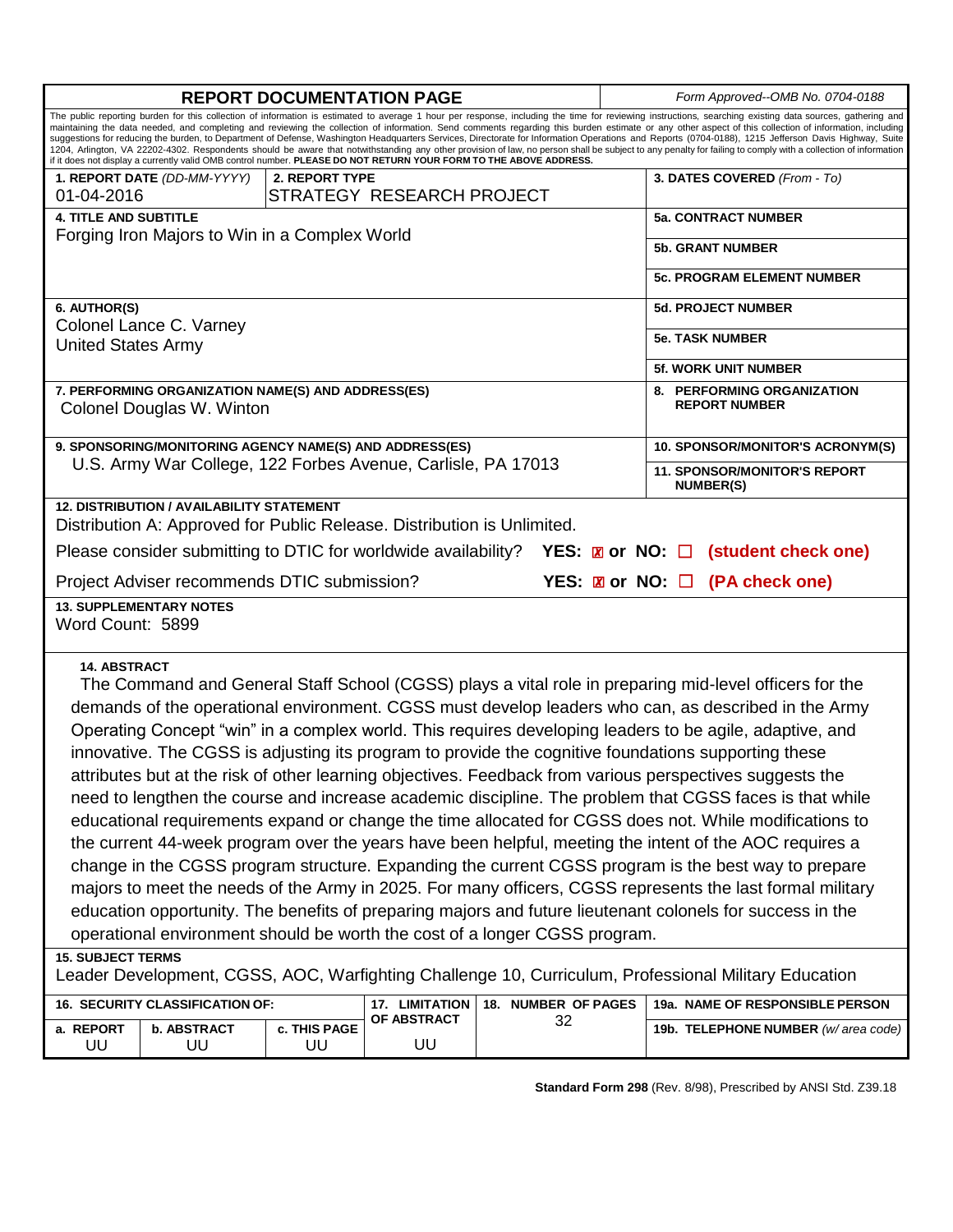## Forging Iron Majors to Win in a Complex World

(5899 words)

### **Abstract**

The Command and General Staff School (CGSS) plays a vital role in preparing midlevel officers for the demands of the operational environment. CGSS must develop leaders who can, as described in the Army Operating Concept "win" in a complex world. This requires developing leaders to be agile, adaptive, and innovative. The CGSS is adjusting its program to provide the cognitive foundations supporting these attributes but at the risk of other learning objectives. Feedback from various perspectives suggests the need to lengthen the course and increase academic discipline. The problem that CGSS faces is that while educational requirements expand or change the time allocated for CGSS does not. While modifications to the current 44-week program over the years have been helpful, meeting the intent of the AOC requires a change in the CGSS program structure. Expanding the current CGSS program is the best way to prepare majors to meet the needs of the Army in 2025. For many officers, CGSS represents the last formal military education opportunity. The benefits of preparing majors and future lieutenant colonels for success in the operational environment should be worth the cost of a longer CGSS program.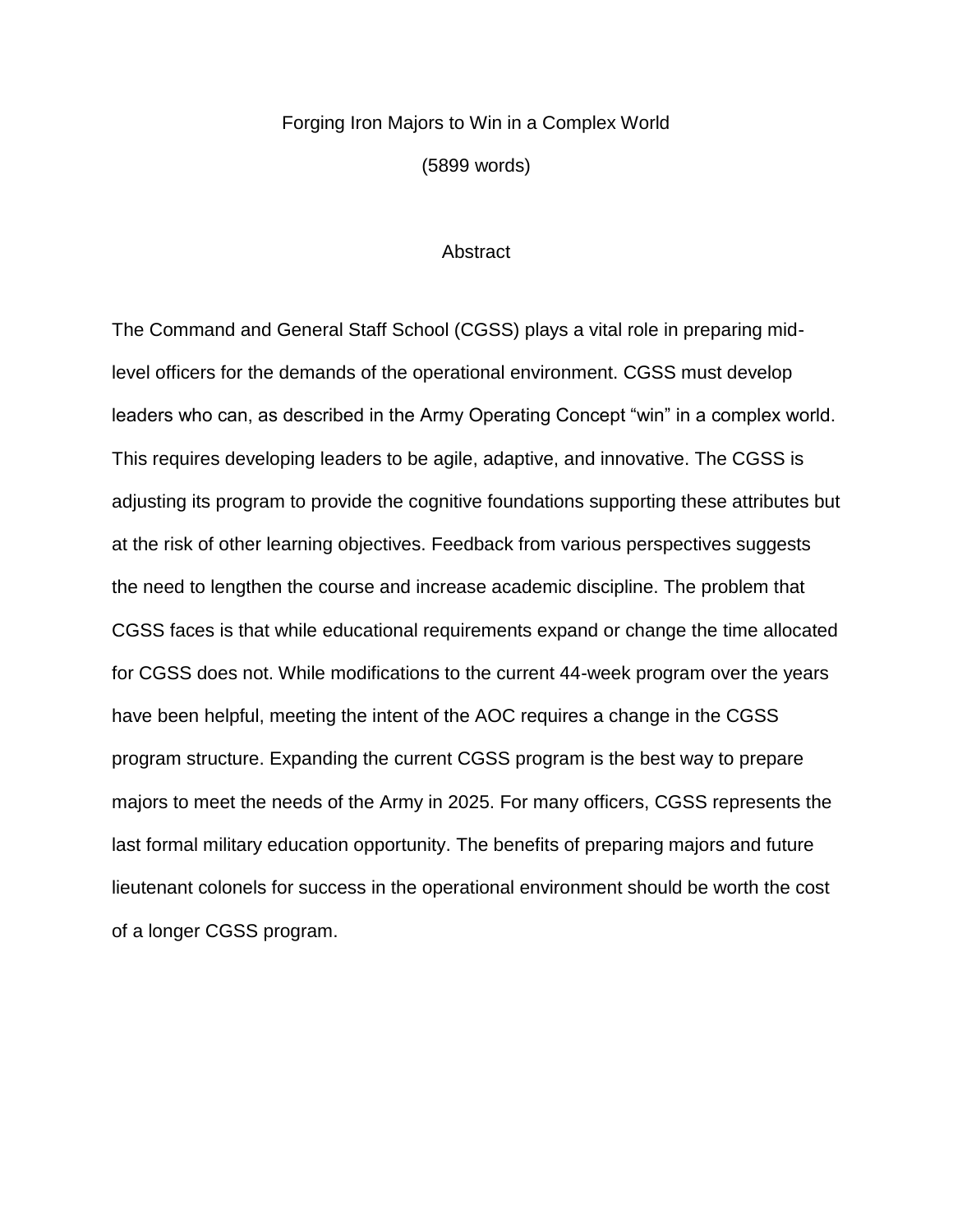### **Forging Iron Majors to Win in a Complex World**

The two years I spent at Leavenworth were the most difficult years of my training.... I studied upstairs and downstairs, often far past midnight, and my disposition at home became as mean as that of a starving prairie wolf, or—as one of my friends suggested—a cobra without a convenient snake charmer….

—Ernie Harmon, CGSC Class of 1933<sup>1</sup>

Since 1881, the Command and General Staff College (CGSC)<sup>2</sup> at Fort Leavenworth has prepared officers to meet the United States' security challenges. Beginning as the School of Application for Cavalry and Infantry, it has evolved greatly over the years. Reforms in the Army, wars, and changes in doctrine have all left their mark on the institution.<sup>3</sup> Today, the Command and General Staff School (CGSS) must develop leaders who can, as described in the new Army Operating Concept (AOC), "win" in a world that is complex and uncertain with diverse threats and changing characteristics of warfare.<sup>4</sup> Such an environment demands unique skills and attributes of military officers. This paper will address how the CGSS can best contribute to the development of junior field grade officers so that they are prepared to meet the needs of the Army in 2025.

One of the toughest transitions in the career progression of U.S. Army officers is that from company-grade to field-grade officer. This transition is difficult because officers move from less complex direct leadership challenges to "seeing the entirety of the field." <sup>5</sup> As mid-level career officers, majors manage various systems within the Army and typically serve in key staff positions at the battalion, brigade, and division level. "Iron Major" is a term that describes these officers because of the extent of dedication, mental toughness, and skill required for success in these positions. Majors are hardened over time as they manage many of the tactical and operational level problems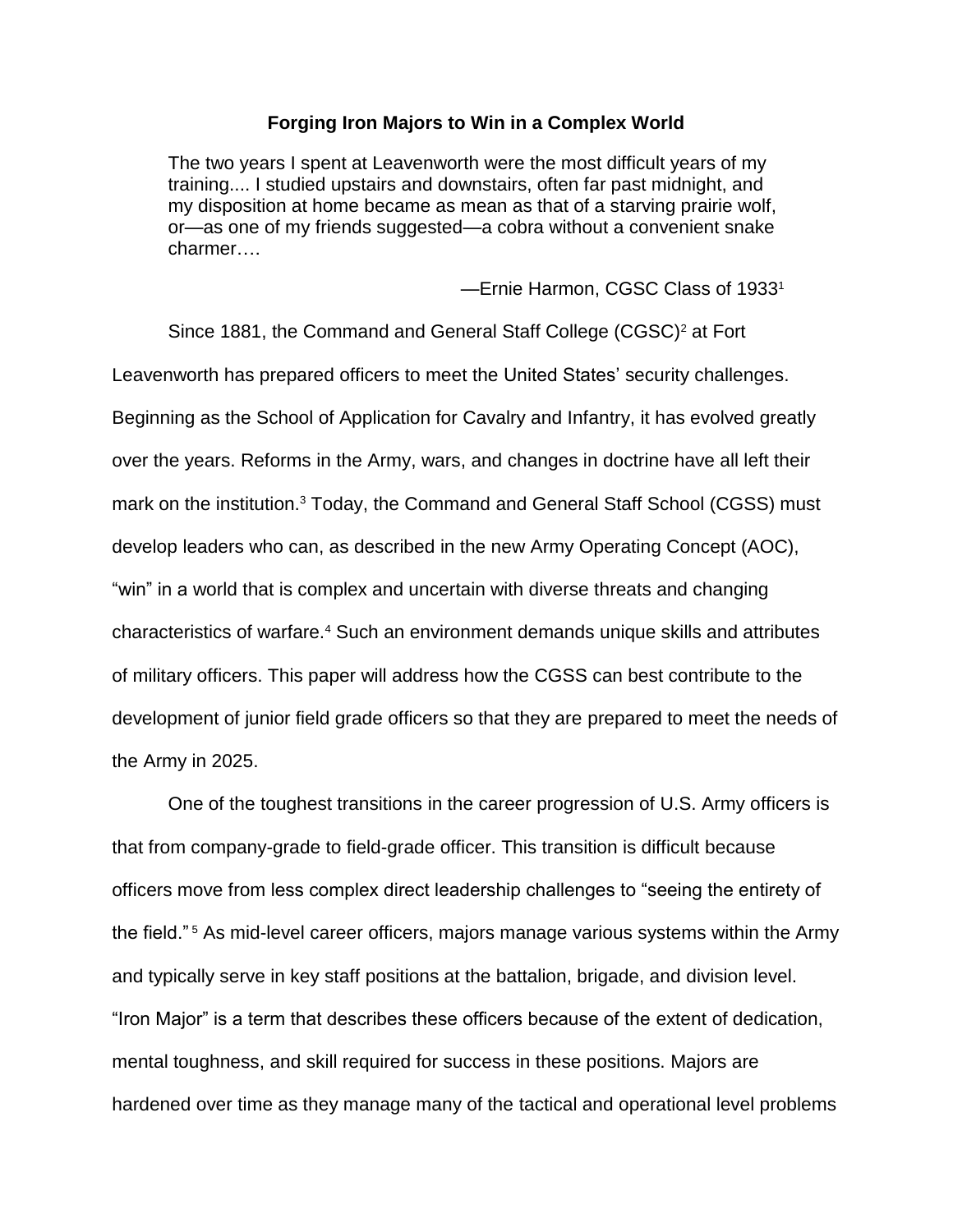within the Army.<sup>6</sup> CGSS plays a critical role in preparing officers for the next ten years of their career. Majors completing CGSS become the lieutenant colonels who lead battalions and serve in other key roles within Army.<sup>7</sup> CGSS provides officers theory, doctrine, and other developmental concepts that are essential at the field grade level. CGSS is also the last formal military education opportunity for roughly 80% of the officers who attend.<sup>8</sup>

This paper begins by examining key concepts to explain the skills and attributes desired from attending CGSS through the context of PME. Next, the paper reviews the CGSS' current program to understand how CGSS accomplishes its mission. The third section evaluates the CGSS program. The final section provides recommendations based on the previous portions of this paper. This paper contends that expanding the current CGSS program is the best way to prepare majors to meet the needs of the Army in 2025.

### Key Concepts

The manner in which the Army defines the operational environment influences the skills and attributes required of junior field grade officers. The "increasing velocity of global instability" is likely to continue to present multiple security challenges that create "an increasingly dangerous and unpredictable operational environment." <sup>9</sup> An important theme within the AOC is the importance of understanding the "continuity" of the nature of war coupled with "changes in the character of armed conflict."<sup>10</sup> The AOC, therefore, identifies individual and organizational capabilities needed for success within the operational environment. The AOC codifies these capabilities in twenty warfighting challenges. The warfighting challenge relating to leader development and education is Warfighting Challenge 10: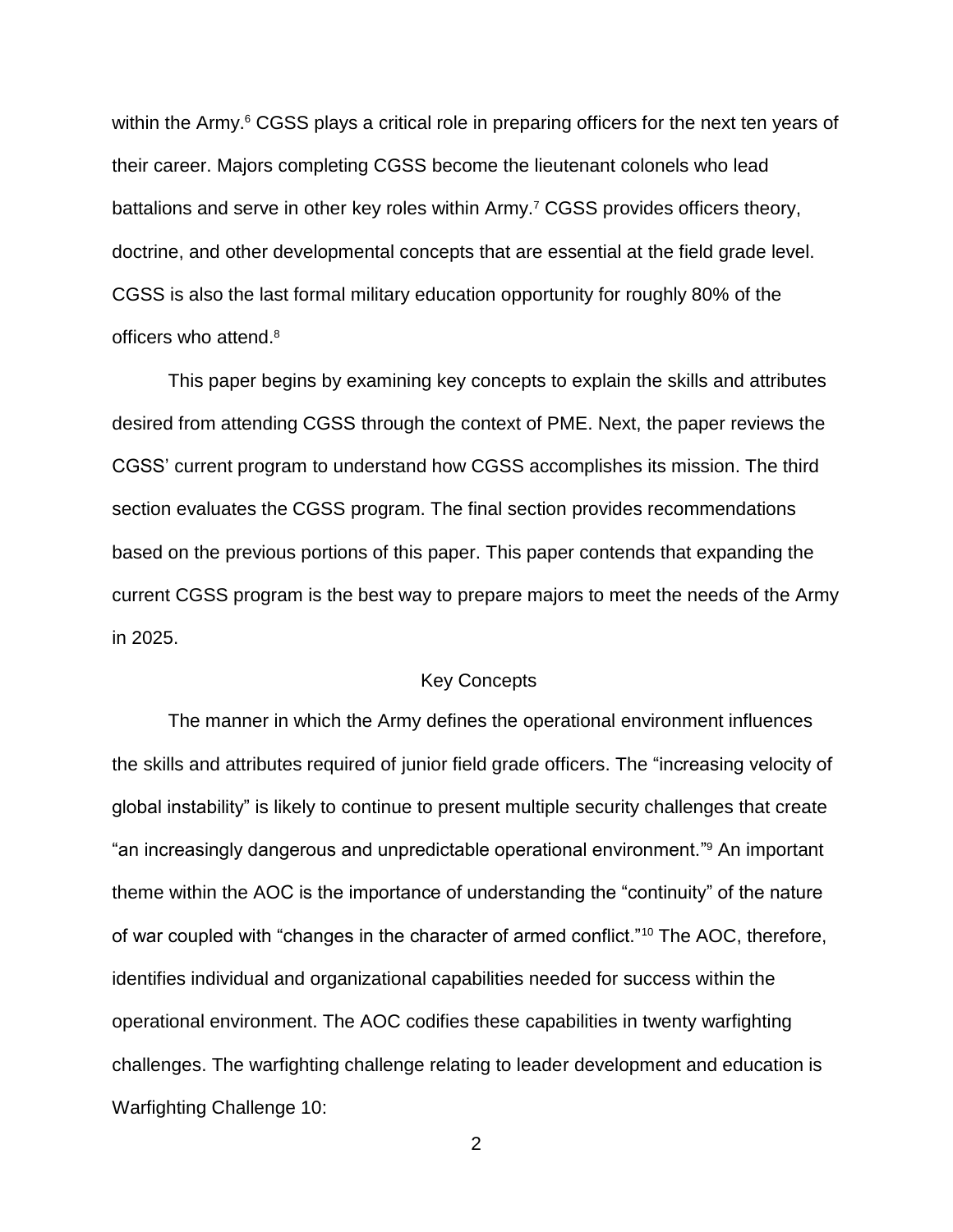Develop agile, adaptive, and innovative leaders who thrive in conditions of uncertainty and chaos, and are capable of visualizing, describing, directing, leading, and assessing operations in complex environments and against adaptive enemies.<sup>11</sup>

Many of the concepts within this warfighting challenge are not new. The terms visualizing, describing, directing, assessing, and complexity have resided in Army doctrine for several years. However, the definitions of agile, adaptive, and innovative are less clear. These terms frequently appear throughout Army doctrine and other educational documents. What do they mean and what are the learning fundamentals that underpin them? The following sections apply Army doctrine and non-military sources to explain select terms and concepts that relate to PME.

### Agile

The Army refers to agility as the ability to adjust rapidly to changes and applies the term to being flexible regarding thinking and problem solving. Frequently, this term is in concert with adaptability, critical thinking, and problem solving. <sup>12</sup> Adam Mitchinson and Robert Morris from the Center for Creative Leadership, refer to agility as an internal frame of mind. Leaders who possess mental agility are open to new ideas, are not afraid to challenge assumptions, and continually look for new ways to solve problems. Mitchinson and Morris assert the first of several "enablers" to foster mental agility is to present a broad range of perspectives and competing ideas so that leaders see different solutions. Encouraging active reflection, learning from experiences, and being comfortable with risk taking are important educational aspects to building agility in leaders.13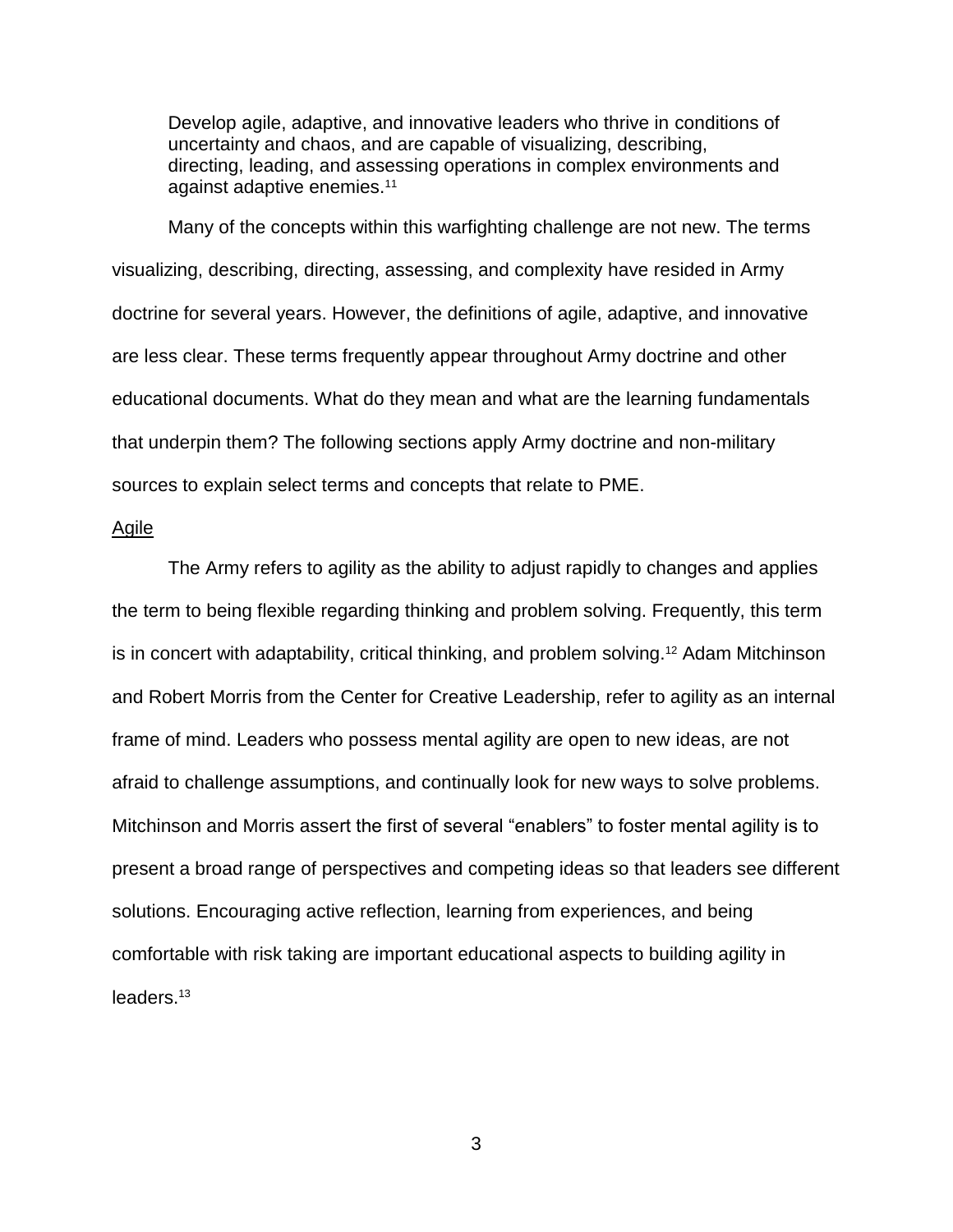### Adaptive

As with agility, the Army combines various competencies in describing adaptive leadership. The AOC refers to adaptability as "responding to new changes without a loss of functionality."<sup>14</sup> From an education standpoint, the Army creates adaptable leaders through instruction in critical thinking, prudent risk taking, understanding complexity, and decision making with less than complete knowledge. The goal is that all aspects of learning and training include the concept of adaptability. <sup>15</sup> Interestingly, the term "adapt" occurs 149 times in various forms throughout the 2015 Army Learning Concept. The Center for Technology & National Security Policy (CTNSP) suggests that educating adaptability is more about teaching leaders how to understand concepts and think as opposed to what to think. In addition, the CTNSP asserts "high-order cognitive skills such as the ability to infer and evaluate" occur through expanded lessons in critical thinking. This is in opposition to merely "recall or comprehension" methods of instruction during classroom learning or evaluation.<sup>16</sup>

### Innovative

Innovation brings new ideas to solving problems. Innovative leaders develop new tools, systems, or methods of dealing with the complexity of the environment. The AOC states, "Innovation is the result of critical and creative thinking and the conversion of new ideas into valued outcomes."<sup>17</sup> Instilling innovative thinking also involves fostering team-building skills during problem-solving exercises. From a leadership perspective, this attribute requires understanding how to set direction, maintain healthy work climate, and encourage divergent thinking.<sup>18</sup>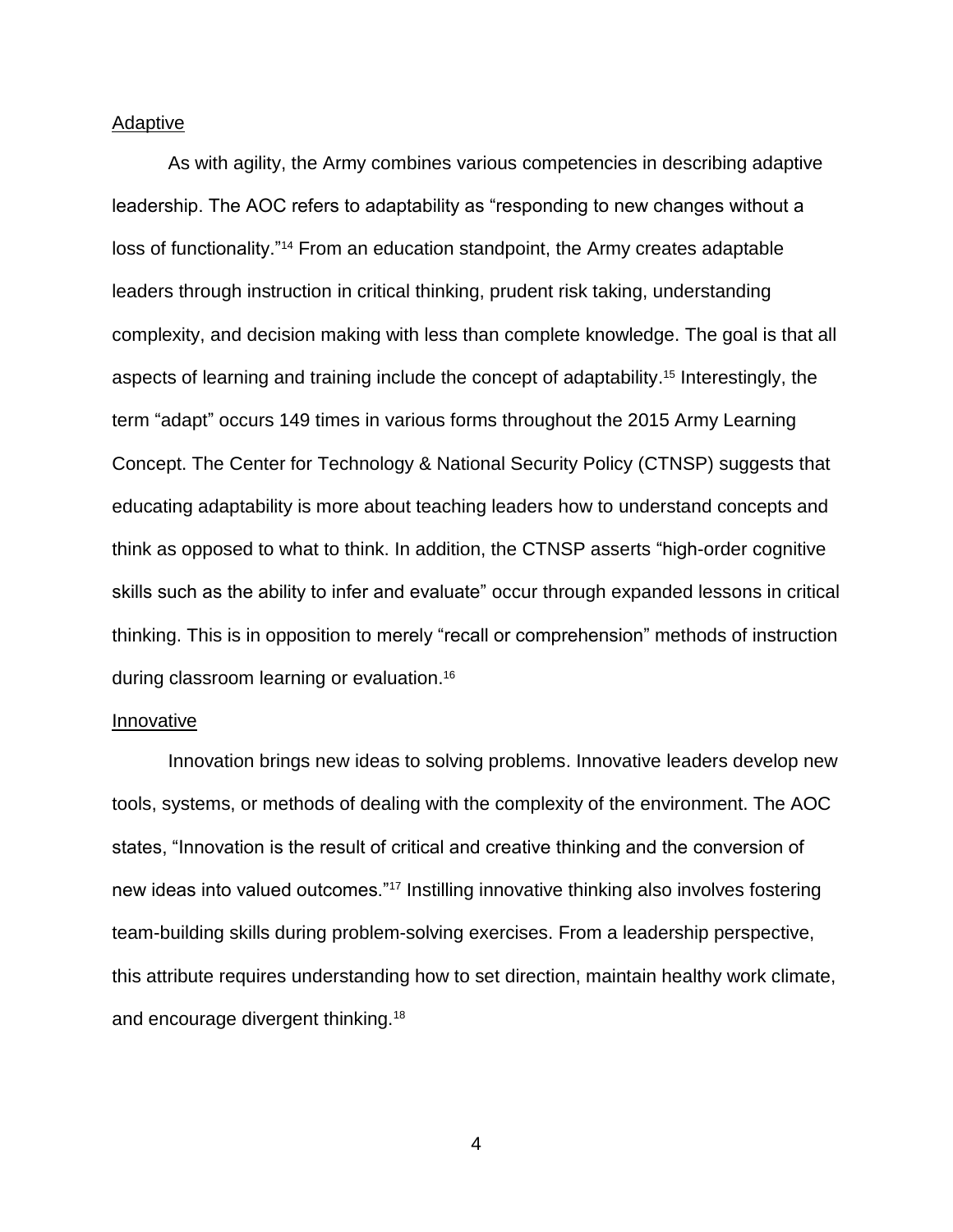### Train versus Educate

Within the PME structure, training and education are essential functions. Few terms follow each other more frequently than the words train and educate in Army publications. These terms, however, are not synonymous. Training refers to learning processes and practicing concepts to develop specific skills or competencies. Training is typically a learning activity that relates directly to specific tasks. Education differs from training in that it is not necessarily a practical exercise, rather a process to understand concepts. Education also stresses how to think whereas training focuses on what to think or do.<sup>19</sup>

The difference between these terms sparks disagreement in how the Army approaches PME. On one side of the argument, there are those who believe that organizations like CGSS should focus heavily on education. Others contend that PME should include balanced levels of both training and education.<sup>20</sup> The problem for CGSS and other PME institutions is that military personnel require both technical training and educational development. This is due to the nature of the military profession. The "skill of an officer" as described by Samuel Huntington, comprises both technical and intellectual abilities. Like other professionals, officers need both rigorous training and effective education to maintain their professional standards.<sup>21</sup>

### Army Leader Development Model

Officer Professional Military Education Policy (OPMEP) from the Chairman, Joint Chiefs of Staff (CJCS) establishes PME guidelines for the Army and the other services. OPMEP focuses intermediate level PME on the operational and tactical levels of warfare. <sup>22</sup> The guidance within OPMEP shapes the Army's methodology of leader development. The Army Leader Development Program (ALDP) identifies three domains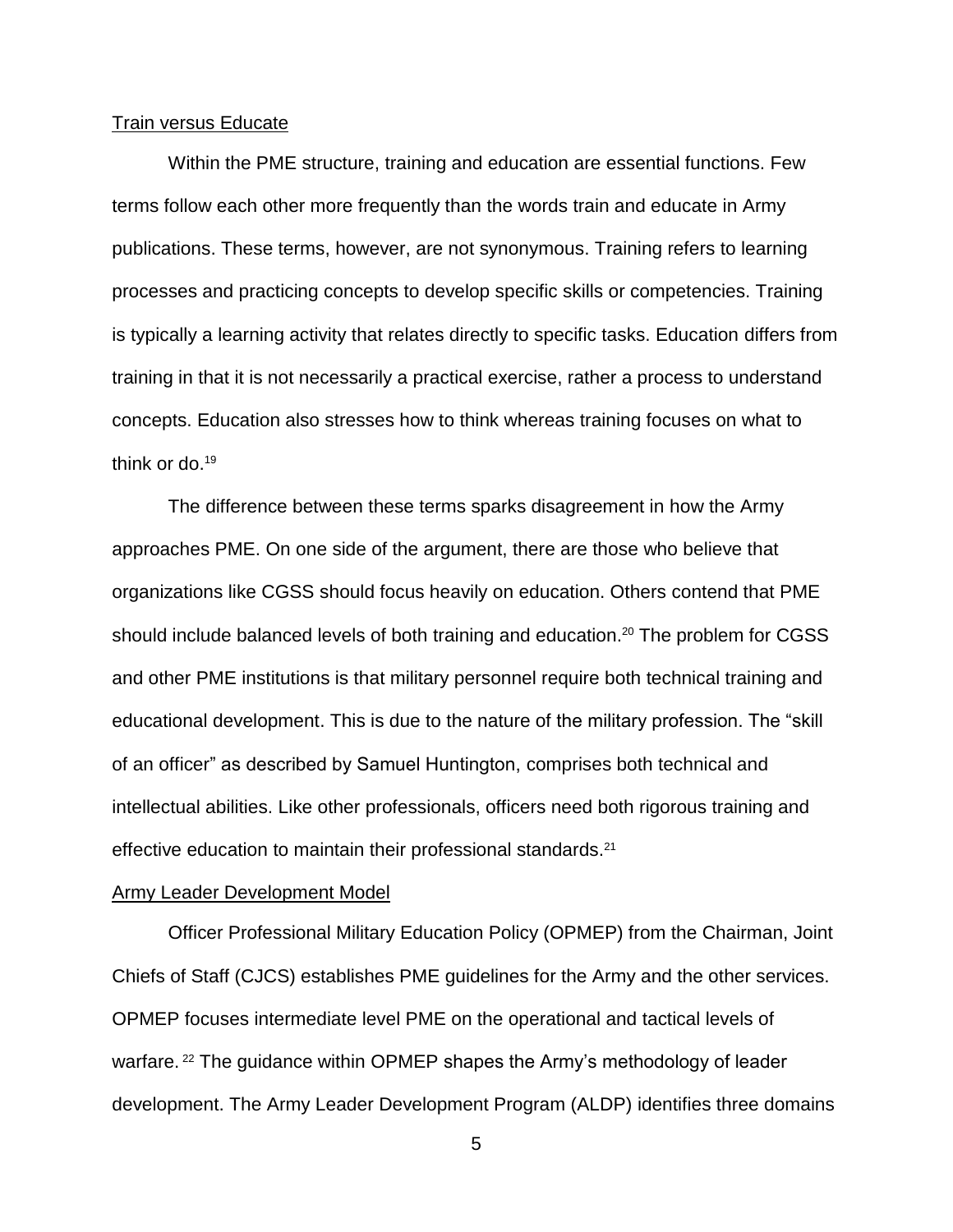in which leader development occurs. Over time, operational, institutional and selfdevelopment domains combine to achieve Army leader development objectives. Each domain prioritizes leader development through the application of training, education, and experience. For example, the institutional domain prioritizes education, experience, and then training. In contrast, the operational domain prioritizes training, experience, and then education.<sup>23</sup>

Leaders achieve the attributes and skills listed within Warfighting Challenge 10 from all three developmental domains. In the institutional domain, specific lessons and exercises provide students the cognitive foundations for agility, adaptability, and innovation. Individual improvement in these areas requires a career-long pursuit of knowledge, competence, and experience. Balanced development within each of the three domains enables leaders the ability to adapt and succeed regardless of the situation.<sup>24</sup>

The role CGSS plays in developing agile, adaptive, and innovative leaders begins with a curriculum that provides the cognitive foundations of these attributes. The CGSS program necessarily includes both training and education to ensure graduates gain proficiencies required at the operational level. CGSS builds on an officer's previous experience and leverages the institutional domain to meet the developmental needs of junior field grade officers.

### CGSS Current Program

Several factors guide the CGSS program. Curriculum and instructional practices conform to Army guidance listed within TRADOC Regulation 350-70 under the Accountable Instructional System (AIS).<sup>25</sup> Though developing and approving curriculum may be a complicated process, curriculum is simply the "means and materials with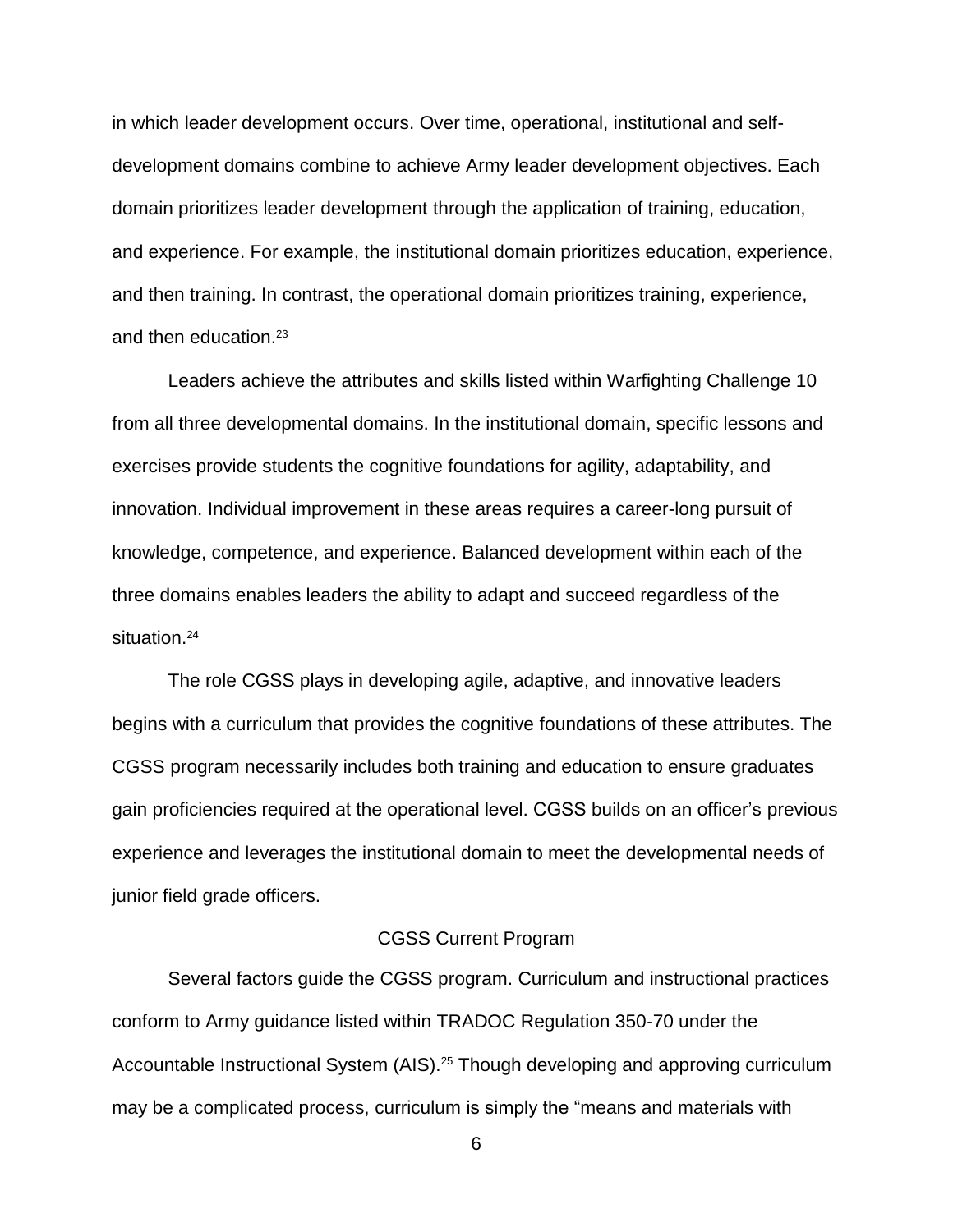which students will interact for the purpose of achieving identified outcomes."<sup>26</sup> Internally, CGSS examines practices, structure, and content of instruction on a yearly basis. Externally, the Department of the Army and Joint Staff provide guidance, review, and validate the CGSS curriculum. The North Central Association of Colleges & Schools accredits the program as a Master's Degree Granting Institution, and CGSS is a member of the Higher Learning Commission.<sup>27</sup>

The CGSS is a 44-week long course (CGSOC) with the following mission statement:

The Command and General Staff School educates and trains field grade level leaders to be agile, innovative, and adaptive, who think critically, communicate effectively, can build teams, and lead organizations under mission command to conduct land operations in Unified Action while in complex and uncertain environments.<sup>28</sup>

To accomplish this mission, CGSS integrates strategic, operational, and tactical curriculum into three sections.<sup>29</sup> The first section, or Common Core, includes strategic and operational levels of instruction within five blocks of instruction: Foundations, Strategic Context of Operational Art, Unified Action, Army Doctrine and Planning, and Operational Art and Planning. Leader development, ethics, and military history courses also occur within this section. The Common Core consists of 329 hours of classroom instruction.<sup>30</sup> This section also includes JPME 1 or basic joint qualification education.<sup>31</sup> It builds the skills and attributes required to prepare majors to be "critical and creative thinkers who can adapt and thrive in ambiguous and ever-changing environments."<sup>32</sup>

Lessons that specifically build the attributes of agile, adaptable, and innovative leaders begin in the Common Core section. The 2016 program includes increased instruction on critical and creative thinking and problem solving in a ten-hour module covering three lessons (C121 Critical Thinking and Problem Solving, C122 Creative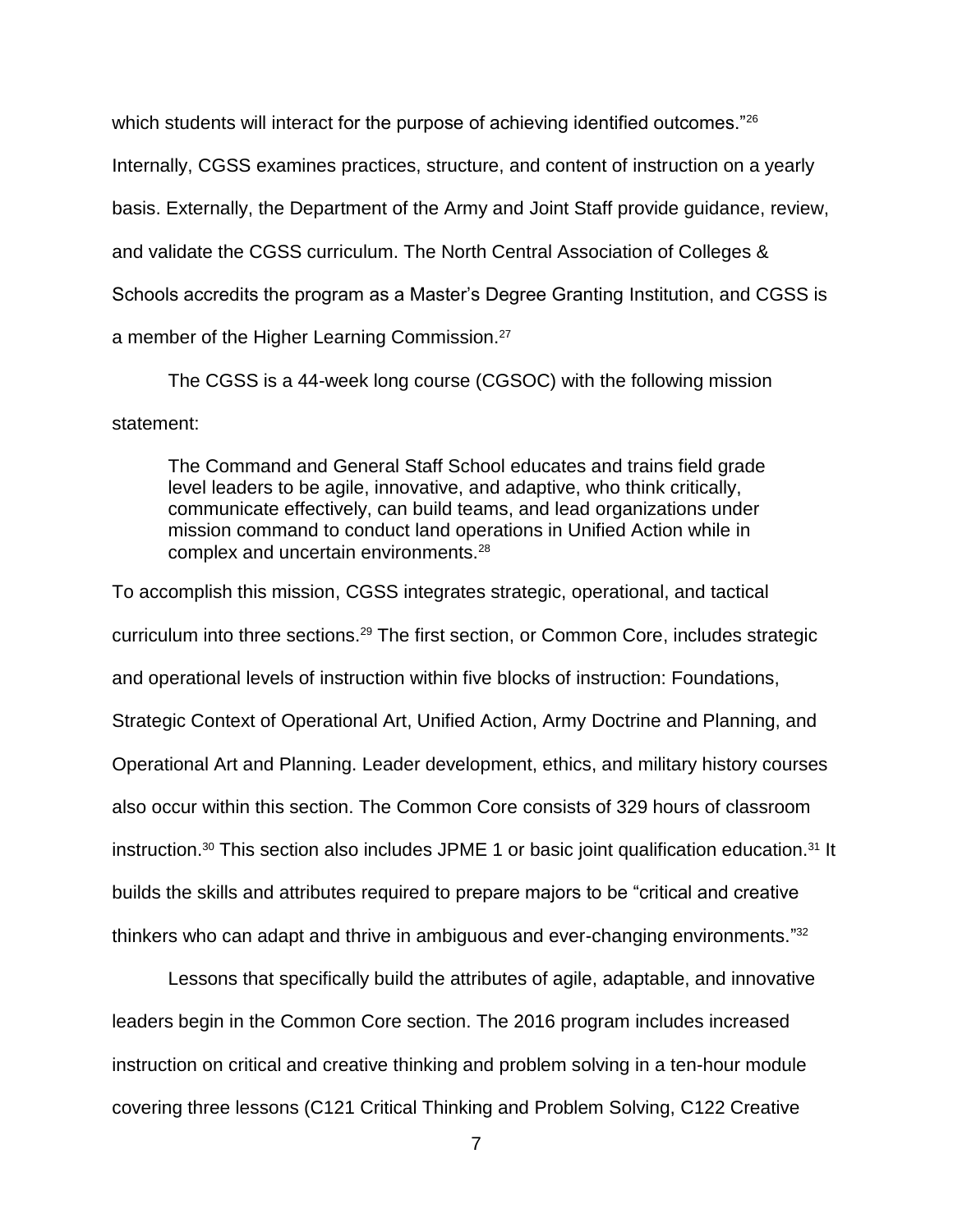Thinking, Logic and Decision-Making, and C123 Assessment). The module introduces students to the concepts of complexity and analyzing solutions.<sup>33</sup> Critical and creative thinking skills learned early in this module apply to other lessons throughout the rest of the CGSS program.

The second section of the CGSS curriculum is the Advanced Operations Course. This section focuses on preparing field grade officers to assume battle staff positions at the operational level. It builds on the lessons within the Common Core and provides a practical application of the skills and attributes required at the tactical level. It consists of three blocks, Coalition Forces Land Component Command Planning, Decisive Action Division Operations, and Decisive Action Brigade Operations. In addition, contracting, applied leadership, and additional military history courses occur to complete 304 classroom hours of instruction.<sup>34</sup>

Electives make up the final section of the CGSS curriculum. The electives program provides students the opportunity to broaden their knowledge through additional instruction that satisfies graduation requirements. Students select eight elective courses that total 192 hours of classroom instruction. Electives include a broad range of subjects such as interagency studies, regional studies, and history. Students may also participate in specialized programs with permission from the CGSS.<sup>35</sup>

CGSS faculty members develop lessons to accomplish the 825 contact hours of curriculum within AIS guidelines. The majority of instruction is in small groups usually consisting of 16 students.<sup>36</sup> In the classroom, the Socratic and Adult Learning Model methodologies guide instruction. CGSS describes classroom instruction as a "learningcentered methodology that relies on collaboration, reflective practice, critical reasoning,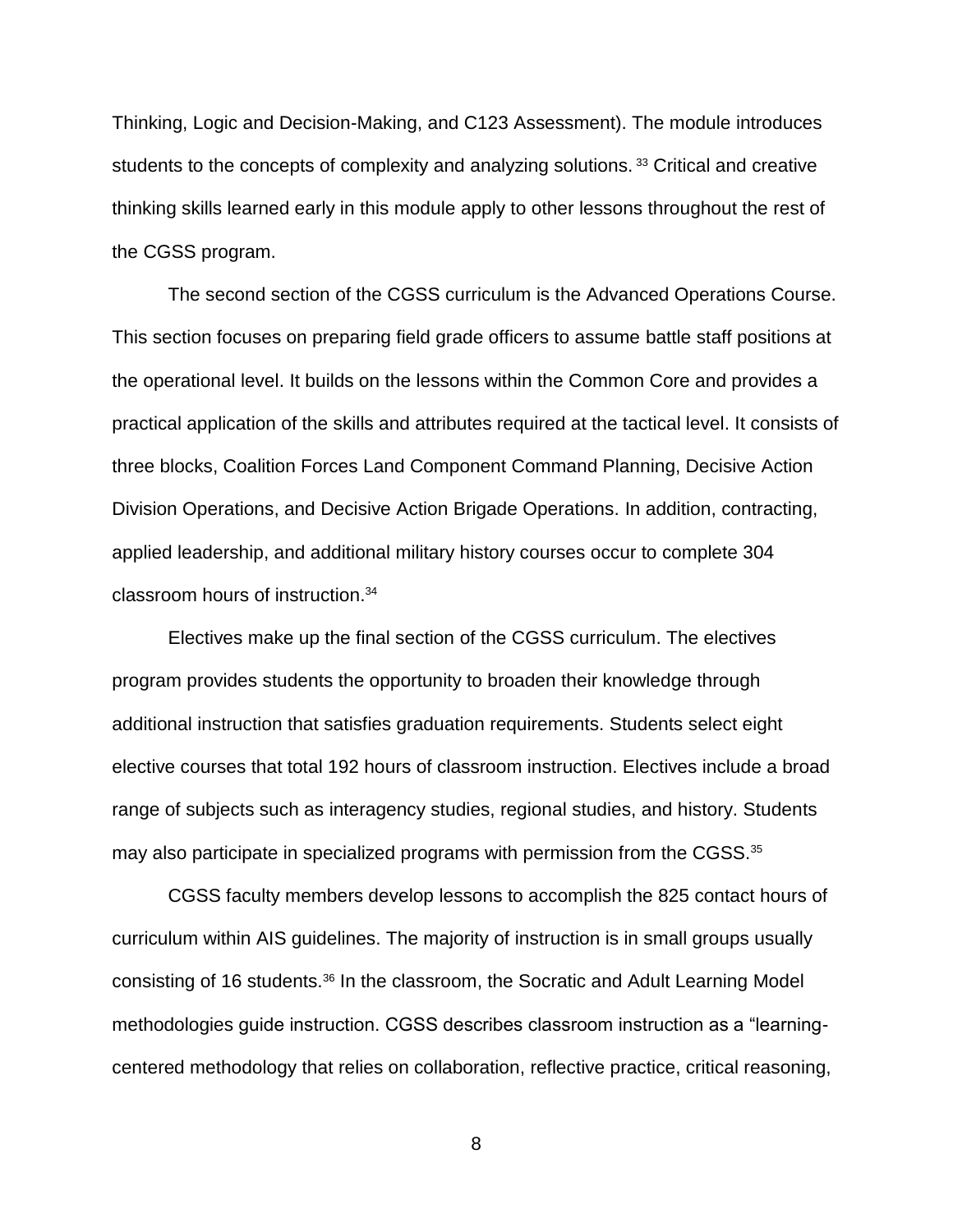creative thinking, and the practical application of adult learning theory."<sup>37</sup> Guidance from the Chairman, Joint Chiefs of Staff (CJCS), Army leadership, and expectations from the field shape learning objectives of the course. The CGSS uses Bloom's Taxonomy<sup>38</sup> as the foundation for establishing learning objectives, and course outcomes. Applying this taxonomy links lesson development to desired outcomes. <sup>39</sup> Many of the outcomes listed in the CGSS curriculum are at the higher end of the taxonomy.<sup>40</sup> CGSS uses a standard grading policy<sup>41</sup> and does not publicize class standings. Comprehensive exams or research papers are not conditions for graduation. Students receive standard Academic Evaluation Reports<sup>42</sup> to reflect their achievement of course objectives.

In addition to active learning within classroom instruction, students conduct selfstudy preparation prior to classroom discussion and participate in exercises or simulations within the lessons. The CGSS calculates student preparation requirements on the 1+1 principle. This equates to allocating one hour of preparation for every hour of classroom instruction.<sup>43</sup> The concepts of education and training hold equal value within the method of instruction. Students train in doctrinal principles to gain the skills they require as staff officers. At the same time, they are educated so that they may apply cognitive skills to manage problems in the operational environment. 44

The CGSS program relies on the synchronization of individual blocks of instruction that over the duration of the course combine to produce graduates. CGSS is adjusting its program to meet AOC guidance; thus, the attributes of agility, adaptability, and innovation are now central within CGSS' mission statement. CGSS is modifying its curriculum to include these attributes as desired outcomes. These changes are within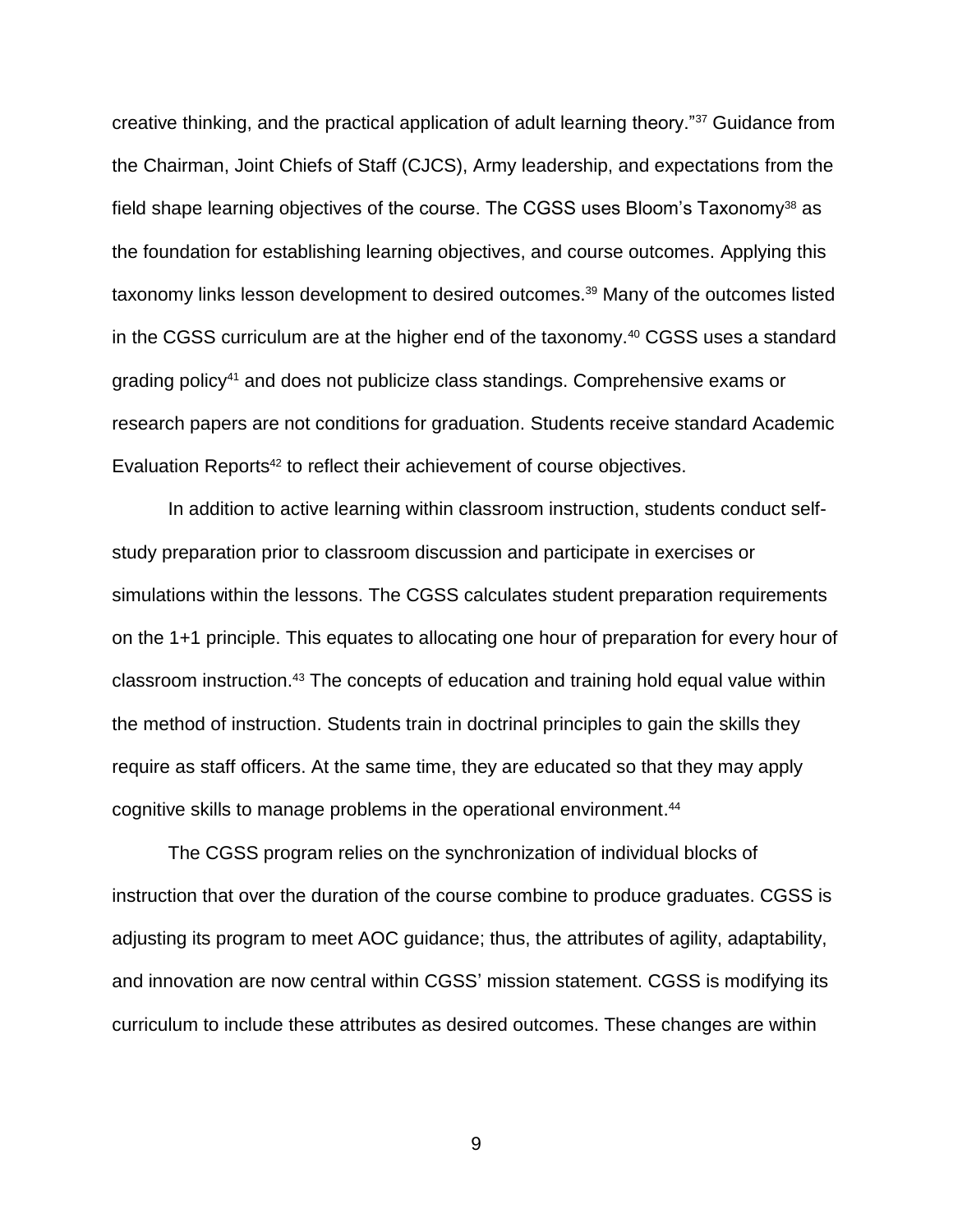the current constraints of existing teaching departments, length of course, and student prep-classroom instruction ratio.

### CGSS Program Review

As a military education institution, CGSS is not in the same category as civilian colleges and universities. Civilian institutions, for example, receive rankings based on a number of factors, such as entrance exam scores, retention of first-year students, faculty salaries, student ambitions, and graduation rates. <sup>45</sup> CGSS is different. The completion and graduation rate for the academic years 2013 and 2104 was 100%. All 404 students enrolled in the Master of Military Arts and Sciences Degree Program graduated. All students enrolled in both the Common Core and Advanced Operation Courses graduated CGSS with a 100% completion rate.<sup>46</sup> Reasons for these graduation rates lie in the differences between the purposes of civilian colleges and universities and the purpose of CGSS. As opposed to civilian institutions, attendance at CGSS is part of the career progression process for selected officers. This also explains the lack of entrance exams found in most civilian colleges and universities. Given the unique nature of CGSS, this section reviews the program from the perspectives of the customer, the institution, and external viewpoints and then compares CGSS with other military and civilian programs.

### Customer Perspective

The operational force serves as CGSS' customer. It is fitting to understand how the 'customer' rates the CGSS 'product.' In 2013, CGSC asked 404 senior level officers from the ranks of colonel-promotable to lieutenant general to assess the effectiveness of the CGSS program.<sup>47</sup> The Dean of Academics prepared a Commanders Survey asking leaders to respond to specific questions and provide additional written insights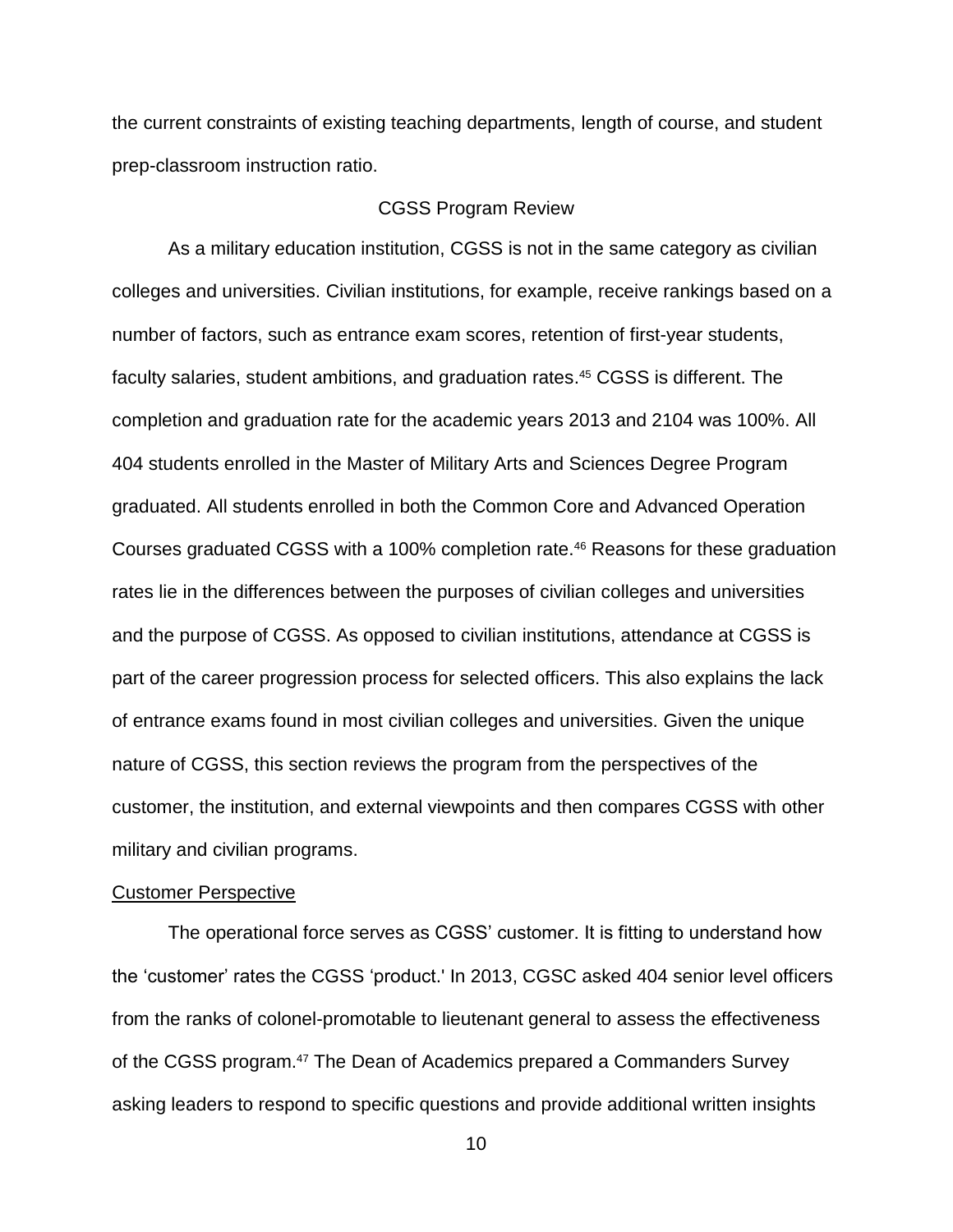on all four courses within CGSC. Survey questions followed the five-point Likert Scale<sup>48</sup>, which labeled responses as always, usually, sometimes, seldom, and never. Upon completion, CGSS grouped responses in the always and usually categories and defined them as favorable. Responses of sometimes, seldom, and never were grouped together as unfavorable.<sup>49</sup>

Questions within the CGSS portion of the survey focused on understanding how often majors arrived at their organization "proficient in skills and abilities relating to the objectives" of the CGSS program.<sup>50</sup> Specific questions within the survey covered ten CGSS directed outcomes: "Planning Tactical Operations, Leading and Integrating a Staff or Section to Work as a Team, Conducting Research to Solve Problems, Managing Training, Communicating, Using Doctrine, History, Theory and Experience, Working with Joint, International, Multinational (JIIM) and other partners, Integrating Operations and Logistics, Thinking Creatively, and Planning Campaigns."<sup>51</sup>

The survey resulted in 589 responses from 59 officers who replied to the CGSS section representing 14% of those invited. In general, the report expressed a positive response from the field toward CGSS. Report analysis indicated that CGSS produces officers who meet the needs of the force. The survey, viewed holistically, showed 416 (71%) favorable responses to the CGSS program. There were 173 unfavorable responses in the combined categories of sometimes, seldom and never. A specific question relating to creative thinking and innovation recorded 61% of responses as favorable. There were not any specific questions pertaining to agility or adaptability. Two response categories worth noting are usually and sometimes as they represent the preponderance of responses (447 of 589 total responses).<sup>52</sup>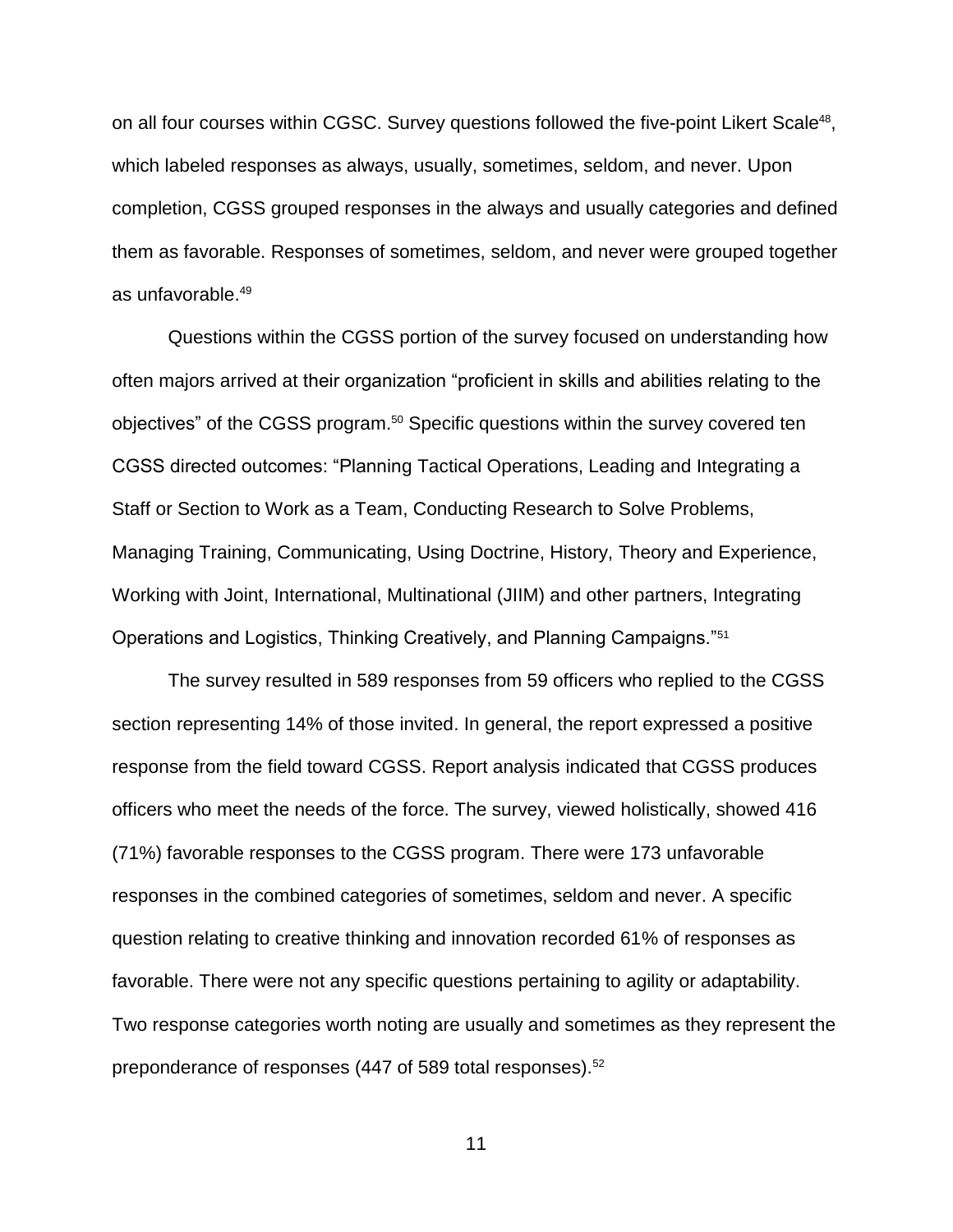Another way to view the data collected in these categories is that 56% of CGSS graduates arrive usually prepared and 24% arrive sometimes prepared. <sup>53</sup> In practical terms, a division commander who receives ten CGSS graduates receives one major fully prepared, six mostly prepared, and three who are minimally prepared. This paints a somewhat different perspective of the CGSS product. The expectation from the force, while overall favorable within the construct of this survey, needs further clarification. Does usually or sometimes prepared upon arrival equate to officers who have achieved the goals in the CGSS mission statement?

Beyond the ten survey questions, officers were asked to write responses to three questions: what is "missing from, should be added to, or should be removed from the CGSS Curriculum, what else would you like to say about CGSS Graduates, and is there anything else you wish to say about CGSS?"<sup>54</sup> Of the 59 officers contributing to the survey, 38 commented on one or more of the above questions. None of the respondents recommended removing any portions of the curriculum. Whereas many of the comments were overall positive about how CGSS prepares officers, there were also negative comments. Constructive negative comments included: "The biggest issue with majors is that they lack imagination and innovation. They are normally waiting for guidance....Should be more focused on fundamentals—training management, property accountability, etc....I also think we suffer from poor communication skills—clear concise presentation ideas (I am not talking about PowerPoint)."<sup>55</sup> These comments usefully provided clarity beyond the terms listed in the survey questions. The written responses also highlighted potential gaps in the curriculum requiring additional instructional time and increased levels of academic rigor.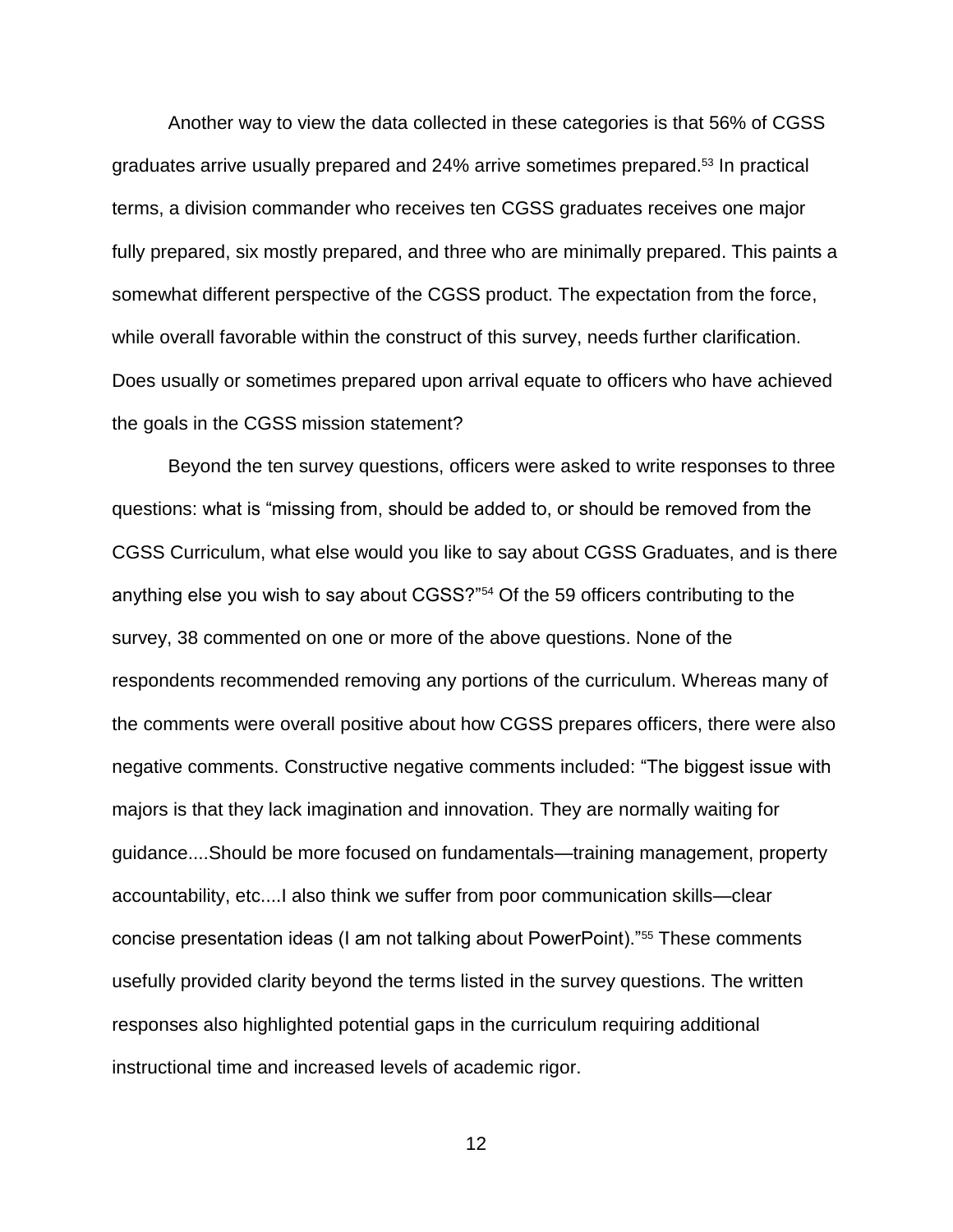### Institution Perspective

CGSS views institutional performance through the quality of their graduates. Effective processes and curriculum lead to better graduates. The leadership and staff at CGSC apply feedback from students, faculty, and surveys to review the program. BG John Kem serves as the first provost of the recently established Army University concept as well as the CGSC Deputy Commandant.<sup>56</sup> In his guidance and intent memorandum, he asks several important questions relating to the effectiveness of the CGSS program. His questions range from how to implement AOC guidance to how to improve the general methodology of instruction within the CGSS program. He also highlights one of the biggest challenges within any academic institution: managing desired outcomes against available time in the curriculum. <sup>57</sup>

The CGSS Director's assessment of the program reflects these points. The current program has well designed individual blocks of instruction, but in some cases, they do not fully connect across the program to meet overall course objectives. Some blocks of instruction contain too much content that distracts from the students' ability to learn and retain basic concepts. He further identifies the need to create additional ways for students to demonstrate their knowledge of course material. The Director recognizes the need to organize course requirements so that students "absorb the information in a retainable manner to apply after graduation."<sup>58</sup> Though the Commanders Survey finds a generally favorable program, the institution's perspective is that there is a need to revise elements of the program to produce graduates who are better prepared to lead in the operational environment envisioned in the AOC.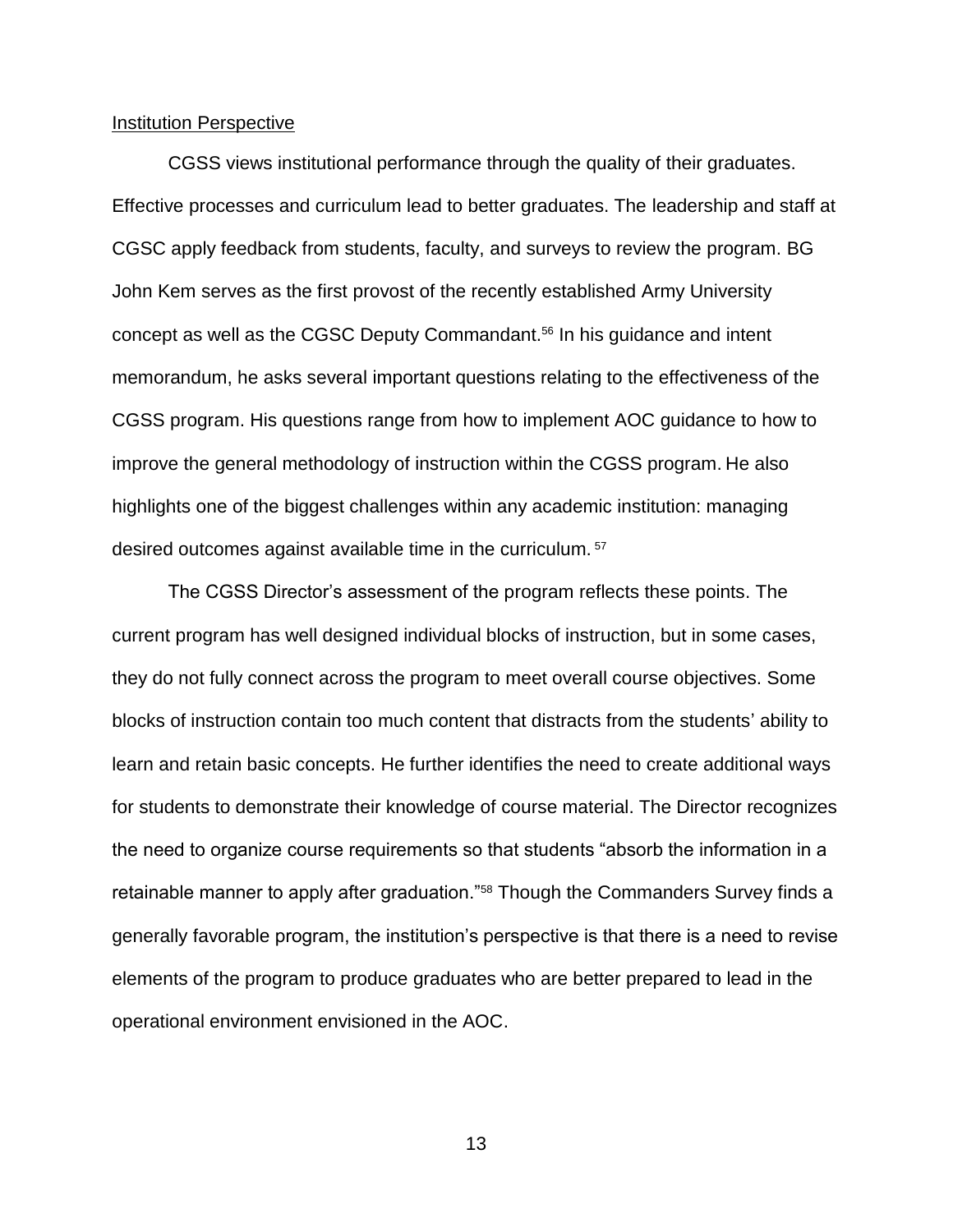### External Viewpoints

There are also external views regarding the effectiveness of the CGSS program. Some contend that CGSS does not place enough focus on academic discipline or rigor. Others compare CGSS to civilian universities and call for extensive changes to the program. The online news agency Foreign Policy Group provides a somewhat contentious discussion. Throughout 2015, the following titles appeared on-line: "CGSC: Despite an internal report, it is still screwed up—and may become more so," "How to fix the CGSC," "Don't push me!: How being on the CGSC faculty is sending me right over the edge," and "Finally, official recognition that CGSC is broken, bust and in the ditch."<sup>59</sup> These internet blog entries express a variety of opinions many of which call for increased academic standards within CGSS.

One guest writer reported that his experience at CGSS was far too easy. The course did not match up with his expectations. This particular CGSS graduate states, "I never once found that I was being educated or trained to be an agile, innovative, and adaptive leader." He goes on to recommend that CGSS adopt the School for Advanced Military Studies type curriculum.<sup>60</sup> Conversely, another edition focused on the point that there are too many demands placed on students and that the number of contact hours and requirements within the curriculum are too high. $61$  The author argues that the CGSS should follow the Higher Learning Commission policy of allocating two hours of student preparation time for one hour of classroom instruction.<sup>62</sup> A few months later, another blog entry discussed the importance of not adjusting instructional hours within the curriculum to achieve the intent behind the Army University.<sup>63</sup>

The common themes in these discussions center on the resource of time and promoting higher academic standards. Just as internal perspectives recognize the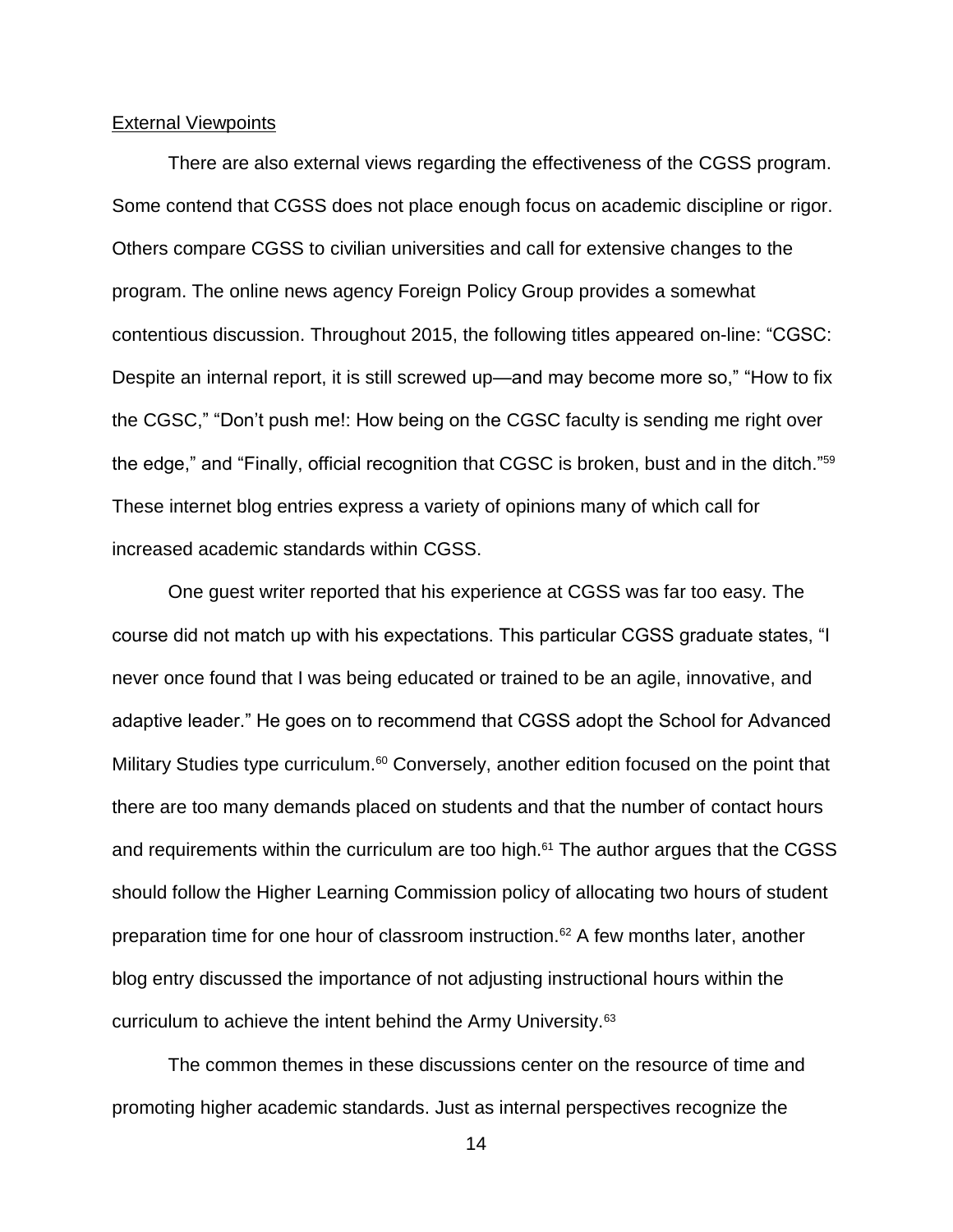realities of competing demands within the CGSS program schedule, so do others outside of the institution. The opinions within media discussion appropriately do not bind the CGSS to change its program, and it is unlikely ever to please everyone. Perspectives like those highlighted are informative and worth additional discussion within the CGSS faculty.

### Comparison with Other Organizations

Most U.S. military programs for junior field grade officers are comparable to the CGSS.<sup>64</sup> Department of Defense policy for the focus of intermediate level education is the same regardless of service. Graduates of all three programs achieve understanding at the operational and tactical levels of war, build analytic and creative thinking skills, expand understanding of joint force integration, and gain an appreciation for planning, doctrine, and strategy.<sup>65</sup> Similarities also exist in how some nations approach their midgrade officer education programs. <sup>66</sup> One comparison worth noting, however, is how civilian institutions approach subjects that correspond to attributes listed within the AOC. Though civilian organizations are appropriately different from CGSS, they provide insights useful for military education.

Civilian universities address learning objectives similar to some of those of CGSS. The common educational link within the terms agile, adaptive, and innovative is developing critical and creative thinking skills. As an example, The University of Rhode Island offers an undergraduate critical thinking course. This three credit hour course focuses on logical analysis, evaluation of arguments, inductive reasoning, and other points of theory. The method of instruction consists of classroom discussion, practical assignments, and three formal exams.<sup>67</sup> The University of Massachusetts offers a master of arts in critical and creative thinking. This extended program consists of 11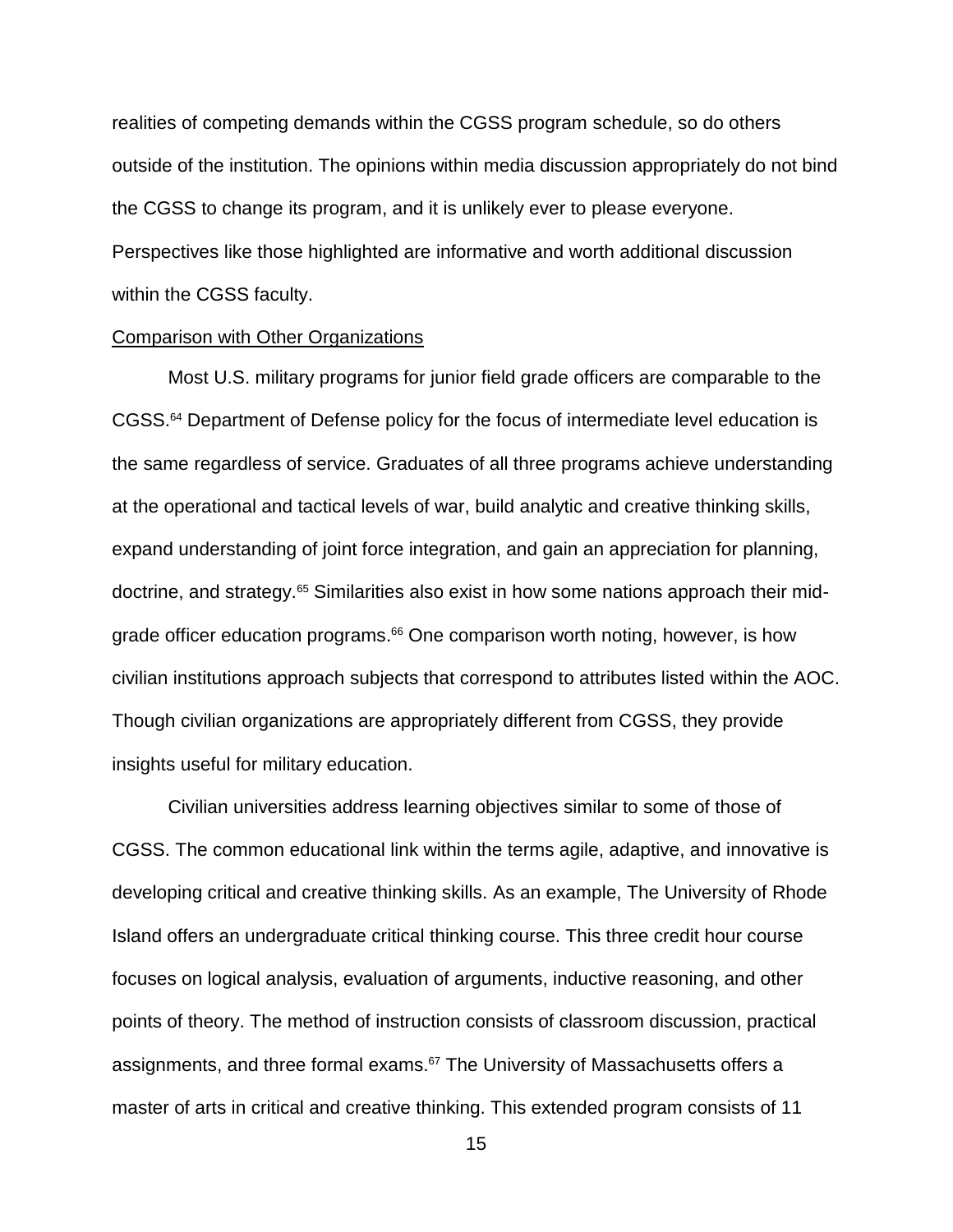courses (33 credits). The methods of instruction are similar to the University of Rhode Island. Foundation courses include critical thinking, creative thinking, advanced cognitive psychology, and foundations of philosophical thought. Electives expand on these topics and include workshops and other integrated professional discussion forums.<sup>68</sup> Courses in the civilian sector are typically no less than 16-week courses with 40 hours of instructional time.<sup>69</sup> The amount of time allocated students to understand underlying concepts in the civilian education is significantly longer than military versions.

There is not a well-established way to assess the effectiveness of the CGSS program. As external and internal perspectives provide useful insights regarding CGSS processes, the Commanders Survey provides direct feedback on the CGSS graduate and is the most appropriate tool for measuring effectiveness. Though the survey reviews program results, it lacks clarity and can be misleading. CGSS recognizes that there may be opportunities to synchronize blocks of instruction better, but modifications come at the cost of other learning objectives. Requirements change continually but time available within the course does not. Examples from other learning organizations suggest that there are additional points for CGSS consideration.

### Recommendations

As educational requirements expand or change, so should the time allocated for CGSS. The ALDP calls for a balanced approach to leader development within all domains. The cognitive foundations underpinning agile, adaptive, and innovative leaders start in the classroom. Developing these attributes requires additional focus in the institutional domain. Operational and self-development domains cannot foster these attributes alone and are not sufficient. Feedback from various sources suggests that there is also need to increase levels of academic standards within the program.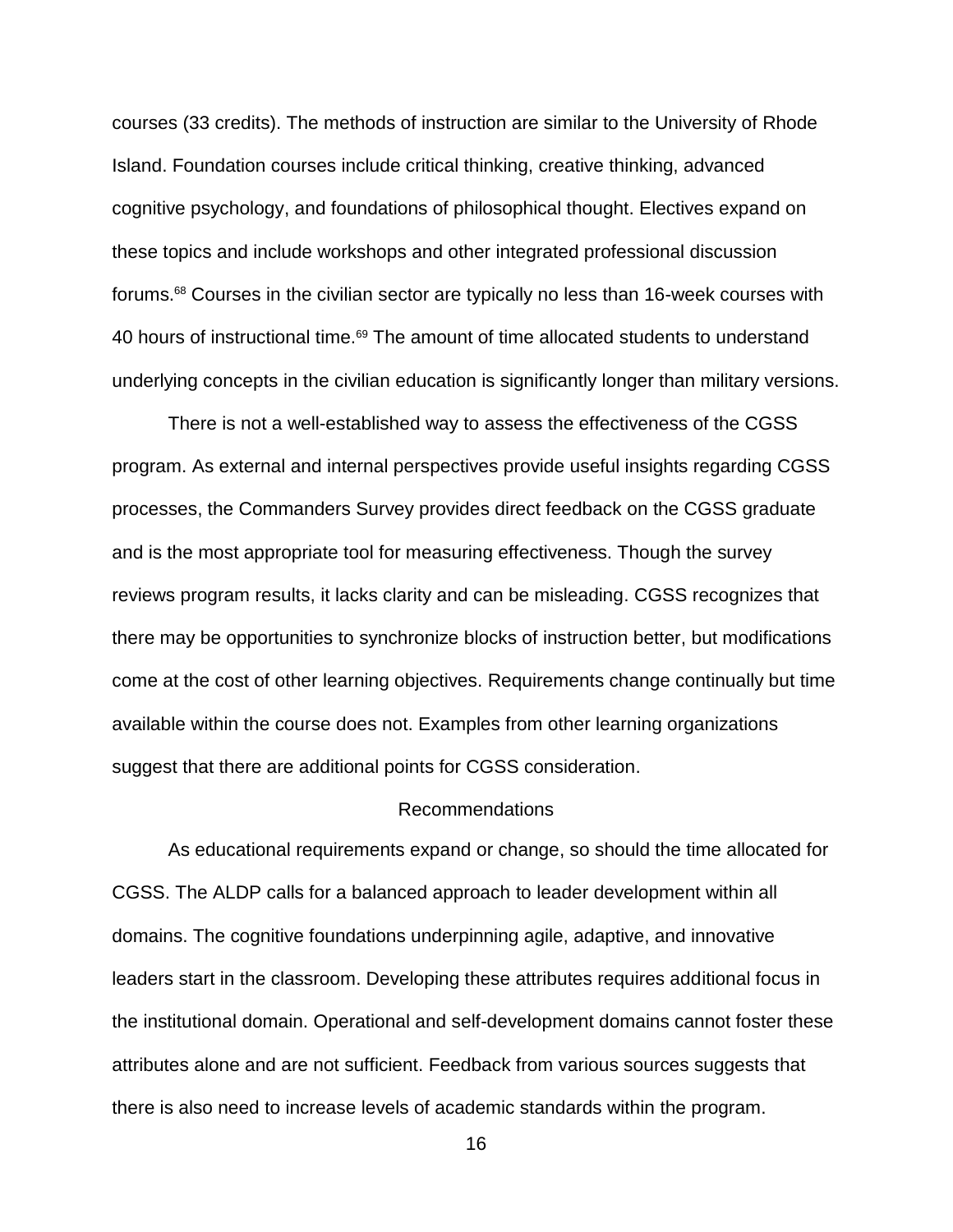Revising and completing a new version of the Commanders Survey would help CGSS understand best what to sustain or improve in the program.

### Lengthen the CGSS Program

CGSS represents the best return on investment within the Army PME structure. Students attending the course are mid-career officers who typically remain in the Army until retirement. Officers enter CGSS with 11 years of service in their careers.<sup>70</sup> The next formal education opportunity is Senior Service College (SSC) occurring around the 19- 20 year mark. Selection rates for SSC average 30-35%.<sup>71</sup> This means that for the vast majority of officers, CGSS is the last formal academic venue in which officers develop the skills and attributes listed within the AOC.

As the Commanders Survey indicates, there are no recommendations to remove any elements of the current curriculum. Therefore, as requirements increase, the Army should expand the program accordingly. There have been periods when CGSOC was a two-year course. In the 1920's and 1930's, CGSC Commandants argued for a longer course based in no small part on the U.S. Army experience during World War I. They felt that changes in the character of warfare required increased levels of preparation for staff officers.<sup>72</sup> During times of war, it was natural to shorten the course to support operational needs. In 1935, the Army maintained the learning objectives of a two-year course but reduced it to one year to increase officer throughput.<sup>73</sup> The duration of the course has not changed significantly since then.

The 1920s post-war era is certainly different from today, but there are similarities in the challenges facing the Army. Like other post-war periods, the Army is reviewing and adjusting many aspects of the organization. From equipping to doctrine, the Army is refining practices to address the operational environment. Refining Army PME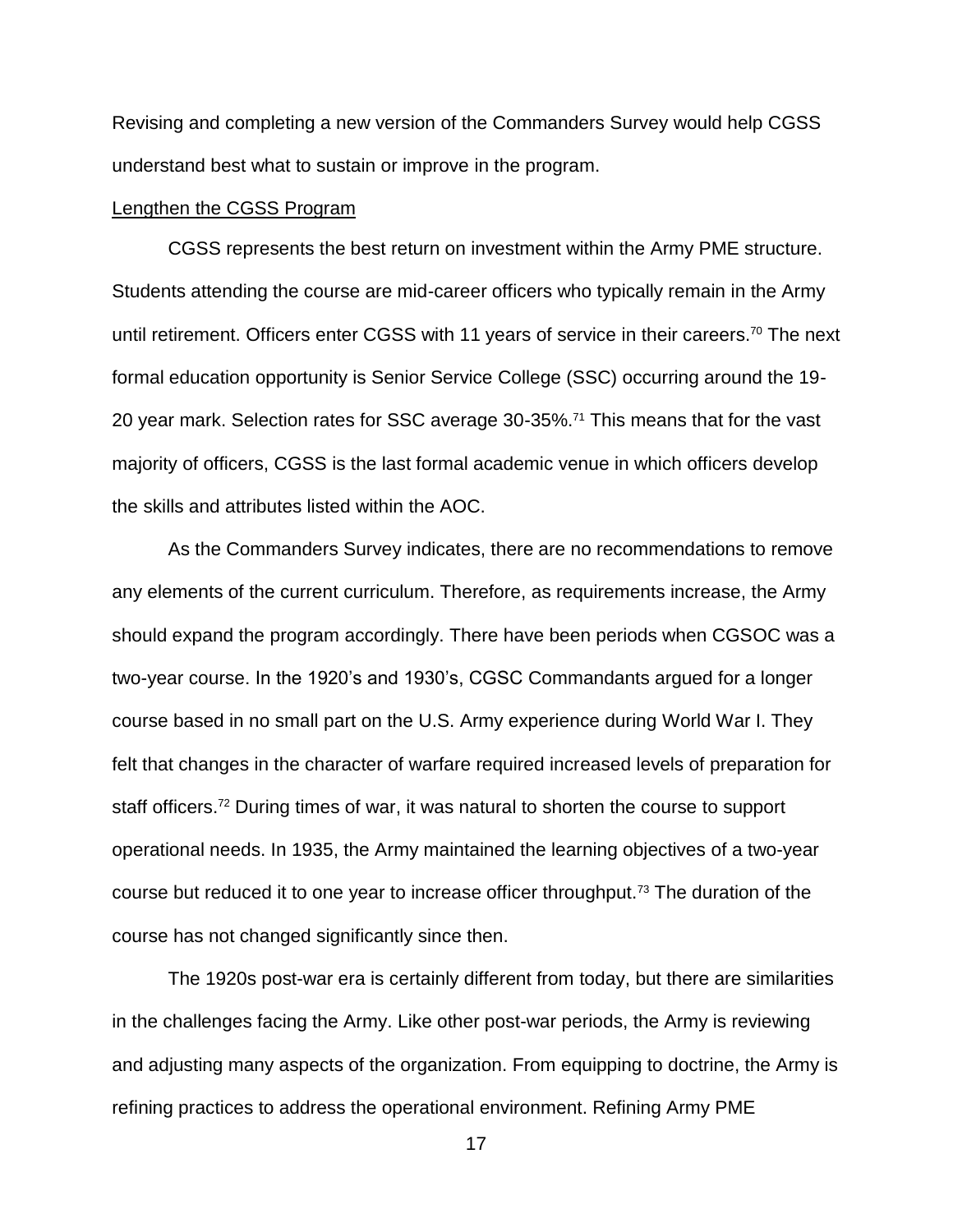structures should be part of this process. Reviewing current CGSS educational and training practices against the desired outcomes listed in the AOC requires a longer CGSS program. Two main areas inform this increase. The first area is a review of the number of hours dedicated toward learning enablers promoting the leadership traits listed within Warfighting Challenge 10. The second is to re-examine time allocated for student self-preparation and study outside the classroom.

Increasing focus on critical and creative thinking for the 2016 academic year is a good start but may not go far enough.<sup>74</sup> Increased focus may not necessarily result in students achieving synthesis on these subjects. Critical and creative thinking blocks of instruction should be at least 15-20 hours each, based on examples from civilian institutions. Through increased instruction followed by faculty-led exercises, students gain a deeper understanding of the two foundations that support the attributes listed within the AOC. Currently, the CGSS program allows for 10 hours over a three-day period for both subjects. An increase of this nature would add roughly ten days to the current program. Four hours per day during a typical two-week period yields 20 hours for each subject. Other course subjects that relate to Warfighting Challenge 10 may also require increased time for instruction. Each learning block within both the Core Curriculum and Advanced Operations Course requires review to ensure desired outcomes are achievable and synchronized with overall learning objectives. Supporting any increase in the curriculum also requires determining an adequate number of hours outside the classroom.

Student preparation and self-study time should more closely follow the Higher Learning Commission's formula of two hours of student preparation time for every hour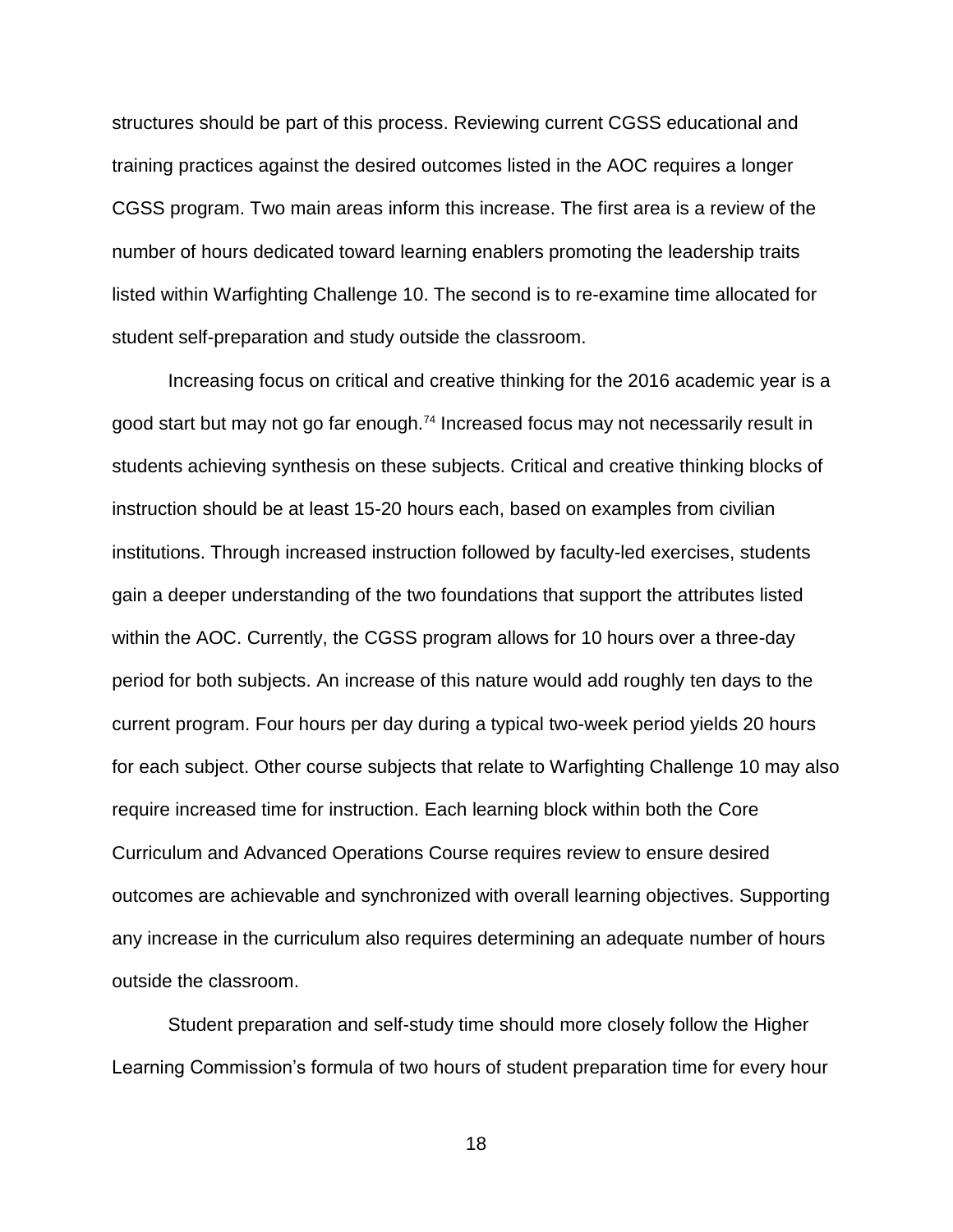of class contact time. Increased time for reflection and self-study is an important component of the CGSS program. CGSS identifies the value of blended learning (additional educational experiences outside the classroom) as an important method to achieve higher levels of learning. The CGSS Director also recognizes that blended learning does not result from merely adding more homework to students.<sup>75</sup> Increasing self-study time enables students to reach higher levels of understanding and cognitive thinking. Even a modest increase to the current 1+1 (one hour of preparation for each hour of classroom instruction) model to 1+1.5 results in 1,237 hours, which is an increase of 412 from the 825 hours currently allocated within the schedule. This translates roughly to adding another 10 weeks to the CGSS program.

Lengthening the course could cause resistance from various sources. Army leadership may agree with an initiative that produces more proficient officers, but there may be disagreement in how to accomplish this goal. Some may believe that the time officers spend away from the force is already too long. Others may contend that the best way to build agile, innovative, and adaptive leaders is not at the schoolhouse, but in the field. A longer course would require changes within the CGSS structure with clear budget implications. A change of this nature would also require restructuring of the Army's officer development model. Producing graduates who are best prepared to meet the needs of the Army in 2025 should be worth the costs associated with changing the program. A longer program also enables the faculty the space to address other academic concerns highlighted from the customer and external perspectives.

A way to mitigate potential impacts of a longer CGSS program is to create a distance-learning (DL) program to augment leader development objectives. In times of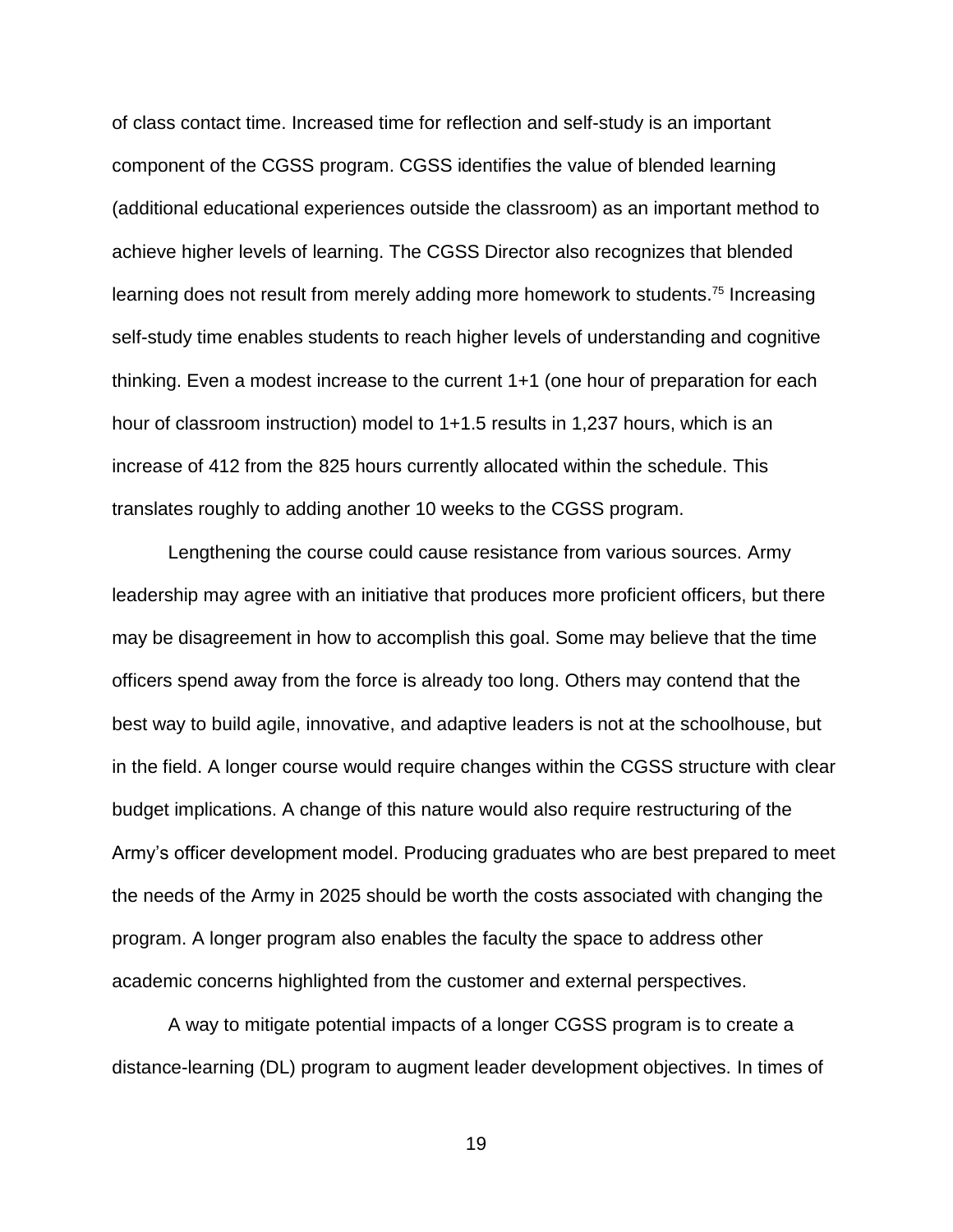officer backlog through the CGSS program, officers completed the CGSS in its entirety through self-study. In 2007, over 3,000 majors completed their intermediate learning requirements through online and DL.<sup>76</sup> A new self-study course could cover basic lessons within the program, creating more time in the schedule for increased resident instruction. Within CGSS, the Department of Distance Education (DDE) is already in place to make this happen. The drawback to this option is that the force may see DL as a distraction from an officer's already full schedule of current duties. Although resident classroom instruction is preferred, DL could mitigate the need to lengthen CGSS.

### Instill Academic Discipline

Officers attending CGSS have varied opinions regarding the course. For some, it may be a break from the operational world.<sup>77</sup> For others, it is the time in their career to complete a master degree program. Regardless of the length of the CGSS course, students must clearly understand the context of what they are doing. As in the case of Ernie Harmon mentioned at the beginning of this paper, CGSS should be one of the most challenging experiences in an officer's career. As future iron majors, CGSS is critical to their preparation. CGSS could enable increased academic discipline through a number of ways. The first is to revise pre-course student assessment practices.<sup>78</sup> Replacing current survey style assessments with firmer entry exams could help ensure that officers possess the requisite skills before attendance. An entrance exam could occur several months prior to arrival. Officers who fail the entrance exam should complete an online distance-learning course without any penalty to their career. Completing this course should be a condition of enrollment. Second, officers should be rank-ordered according to their academic standing just as they were in 1933<sup>79</sup> in order to increase the student's value of academic achievement. Class standings could help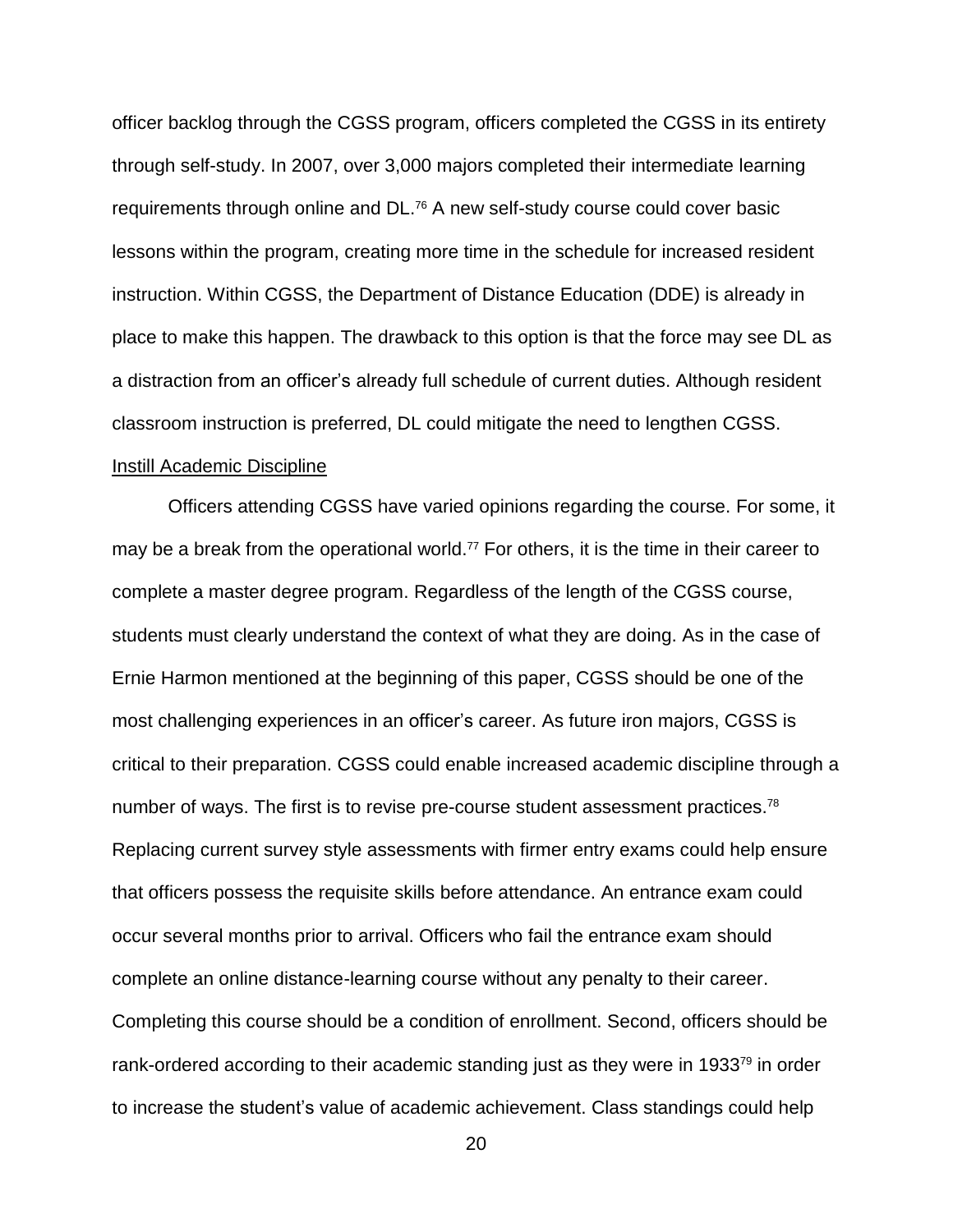determine follow-on assignments. Better students could get more preference in their next assignments. Third, it should be possible to fail CGSS. Currently, there is a 100% pass rate to meet demands of the operational force.<sup>80</sup> The Army should revise academic standards and create a mechanism within the Army for officers who do not pass CGSS. These improvements could address many of the concerns expressed within external viewpoints and increase the overall worth of CGSS.

### Revise and Conduct a New Commander's Survey

CGSS should initiate a new survey that encompasses the concepts within the AOC. Tailoring survey questions that specifically address the skills and attributes listed in Army Warfighting Challenge 10 could result in a better view of program success. Another way to improve feedback to CGSS is to change the nature of the questions. Asking leaders how often they receive majors with particular skills and attributes can be misleading. Instead of rating answers as always, usually, sometimes, seldom and never, answers should be more definitive. For example, "To what level do your majors identify the right problem to solve in complex situations?" Differentiating or comparing between graduates and non-graduates is another way to improve feedback to the CGSS. Low response rates as in the case of the last survey (59 out of 404) limit the overall worth of the survey. Increasing the range of respondents to include brigade and battalion commanders would also provide CGSS a more comprehensive level of feedback. The survey should increase the number of written responses and ideally not be optional.

### **Conclusion**

The CGSS plays a significant role in forging iron majors for their demanding roles in the operational force. It will remain a critical element within the Army PME structure.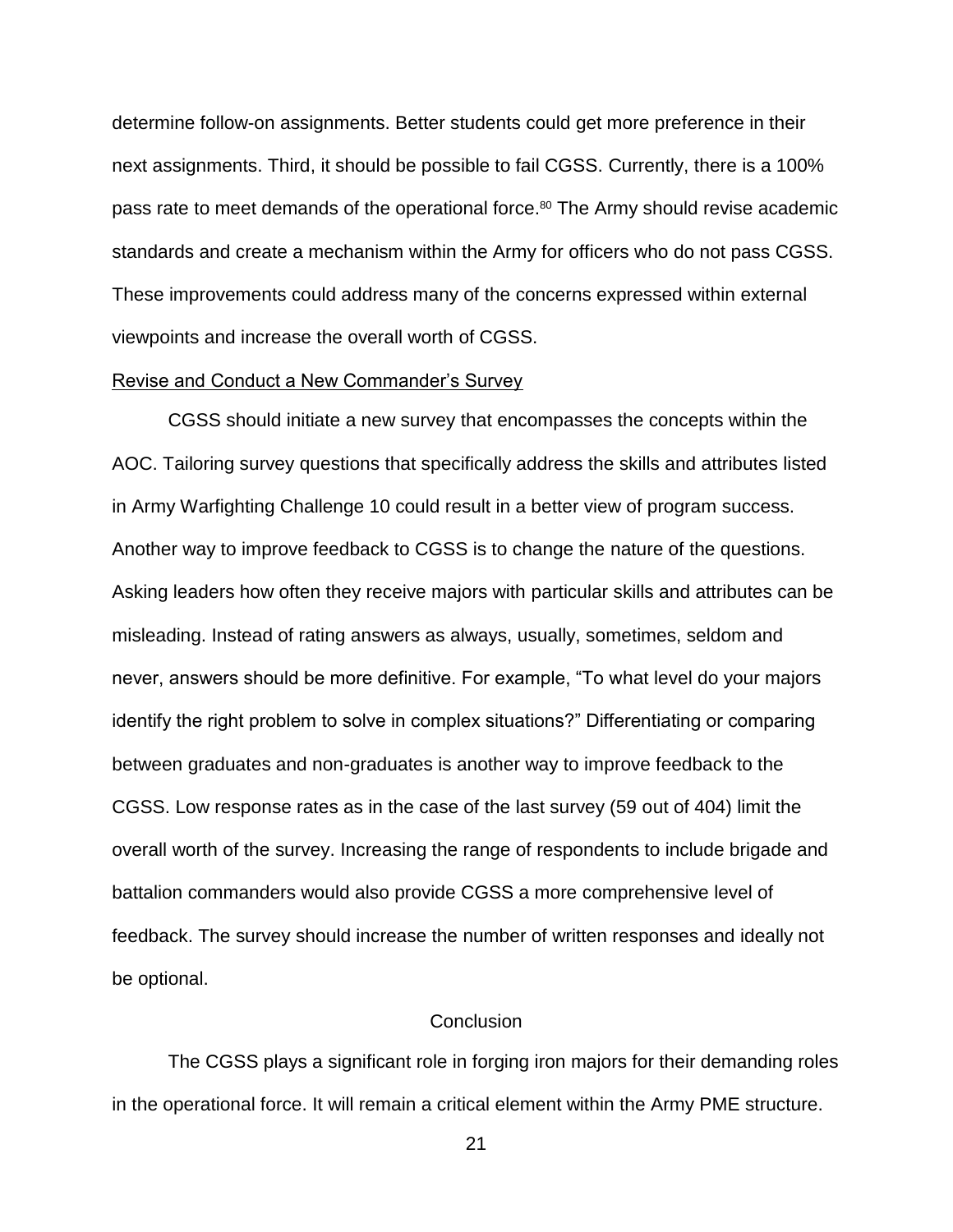This paper explains the skills, attributes, and other concepts in relation to recent Army leader development guidance. It also highlights the current CGSS program and provides a review from customer, institutional, external, and outside perspectives. As a result, this paper suggests that CGSS best contributes to the development of majors by extending the length of its current program. Increasing academic discipline and conducting a revised survey are further proposals to improve the CGSS.

The recommendations provided in this paper are not new. The Army University concept identifies many of the same areas for improving Army PME. Improving how the Army educates, developing entrance criteria, and increasing academic discipline are current goals for "promoting real change in Army education."<sup>81</sup> The long-term problem for the operational force is if these concepts will result in meaningful changes for CGSS. The Army acknowledges the need to develop leaders to win in a complex world; the institutional domain best develops the skills and attributes required to do so. While modifying course curriculum over the years has been helpful, meeting the intent of the AOC requires a change in program structure. Increasing curriculum hours to support both classroom and self-development enables officers to gain the cognitive skills necessary to meet the needs of the Army in 2025. Though this comes at a cost to the operational force in terms of additional months at CGSS, competent field grade officers are essential to their success. Developing agile, adaptive, and innovative majors and future lieutenant colonels should be worth this cost.

### **Endnotes**

<sup>1</sup> Ernest N. Harmon, Milton MacKaye, and William Ross MacKaye, *Combat Commander: Autobiography of a Soldier* (Englewood Cliffs, NJ: Prentice-Hall, 1970), 50, quoted in Peter J.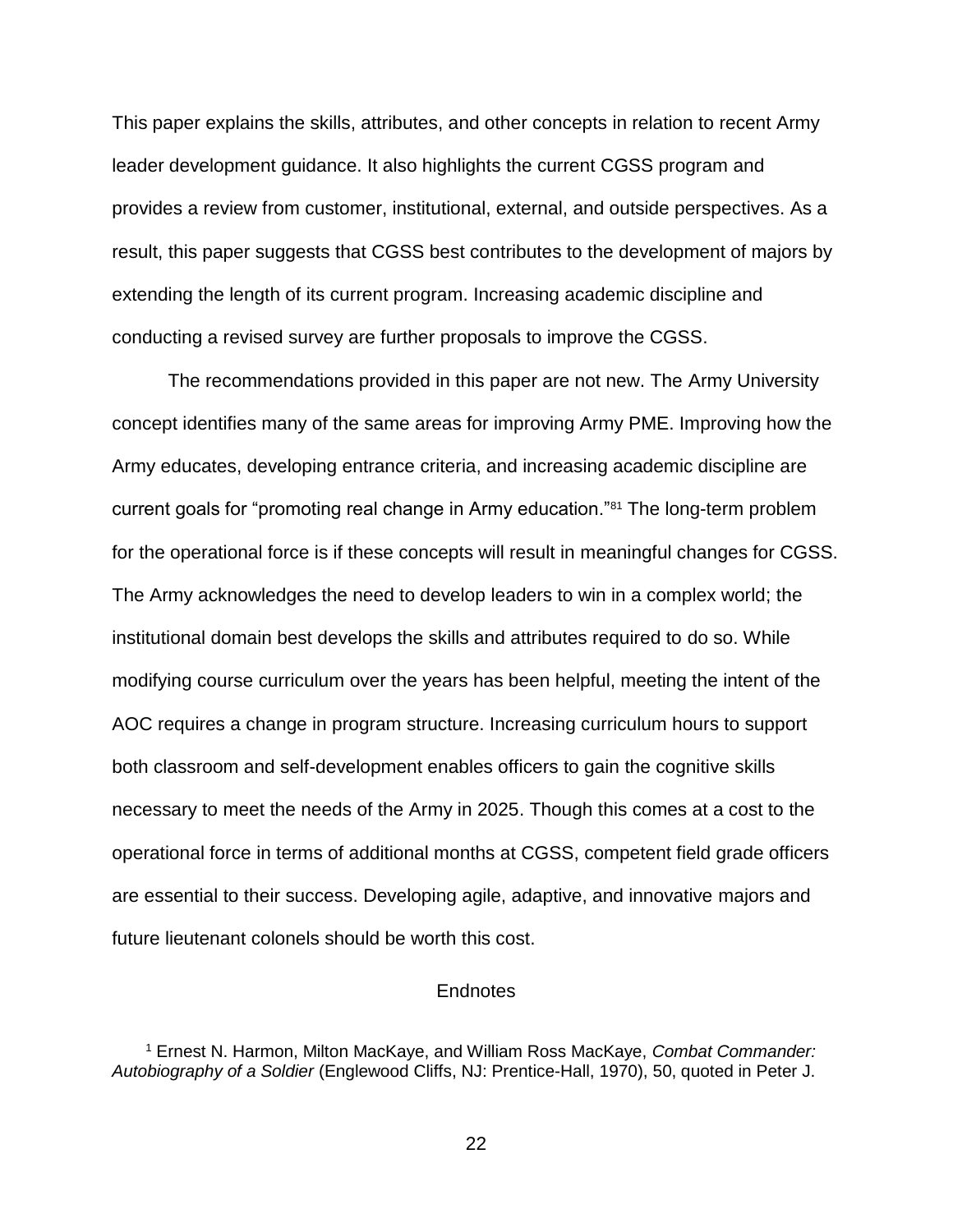Schifferle, *America's School for War: Fort Leavenworth, Officer Education and Victory in World War II* (Lawrence, KS: University Press of Kansas, 2010), 137.

<sup>2</sup> The Command and General Staff College comprises all courses taught at Fort Leavenworth under the Combined Arms Center (CAC). Within the CGSC, there are four schools: Command and General Staff School (CGSS), School of Advanced Military Studies (SAMS), School for Command Preparation, and the Army Management Staff College. The name of the majors' course is the Command and General Staff Officers Course (CGSOC). CGSOC is the U.S. Army's form of Intermediate Level Education (ILE). CGSOC is under the direction of the Command and General Staff School (CGSS). For clarity, this paper uses the term CGSS when referring to the resident school program. The scope of this paper does not include non-resident or other variations of the course.

<sup>3</sup> Boyd L. Dastrup, *The U.S. Army Command and General Staff College: A Centennial History* (Manhattan, KS: Sunflower University Press, 1982), 11.

<sup>4</sup> U.S. Department of the Army, *The U.S. Army Operating Concept: Win in a Complex World, 2020-2040*, TRADOC Pamphlet 525-3-1 (Fort Eustis, VA: United States Army Training and Doctrine Command, October 31, 2014), 9-16.

<sup>5</sup> James M. Dubik, "Army Echelons and Leader Development," *ARMY Magazine*, March 2010, 24.

<sup>6</sup> James A. Beaulieu, "The Education of Mid-Career Army Officers: Building Competency through Professional Military Education," [http://www.westpoint.edu/cfe/Literature/Beaulieu\\_12.pdf](http://www.westpoint.edu/cfe/Literature/Beaulieu_12.pdf) (accessed December 21, 2015).

<sup>7</sup> U.S. Department of the Army, *Commissioned Officer Professional Development and Career Management*, DA Pamphlet 600-3 (Washington, DC: U.S. Department of the Army, December 3, 2014), 17.

<sup>8</sup> Gordon Davis Jr., and James Martin, "Developing Leaders to Adapt and Dominate for the Army of Today and Tomorrow," *Military Review* XCII, no.5 (September-October 2012): 71-72.

<sup>9</sup> John M. McHugh and Raymond Odierno, *A Statement on the Posture of the United States Army 2015*, Posture Statement presented to the 114th Cong., 1st sess. (Washington, DC: U.S. Department of the Army, March 2015), 3-4.

<sup>10</sup> U.S. Department of the Army, *The U.S. Army Operating Concept: Win in a Complex World, 2020-2040*, 8.

 $11$  Ibid., 31-32.

<sup>12</sup> U.S. Department of the Army, *The U.S. Army Learning Concept for 2015*, TRADOC Pamphlet 525-8-2 (Fort Eustis, VA: U.S. Department of the Army, January 20, 2011), 40.

<sup>13</sup> Adam Mitchinson and Robert Morris, "Center for Creative Leadership White Paper: Learning about Learning Agility," 2014, [http://insights.ccl.org/wp](http://insights.ccl.org/wp-content/uploads/2015/04/LearningAgility.pdf)[content/uploads/2015/04/LearningAgility.pdf](http://insights.ccl.org/wp-content/uploads/2015/04/LearningAgility.pdf) (accessed December 21, 2015).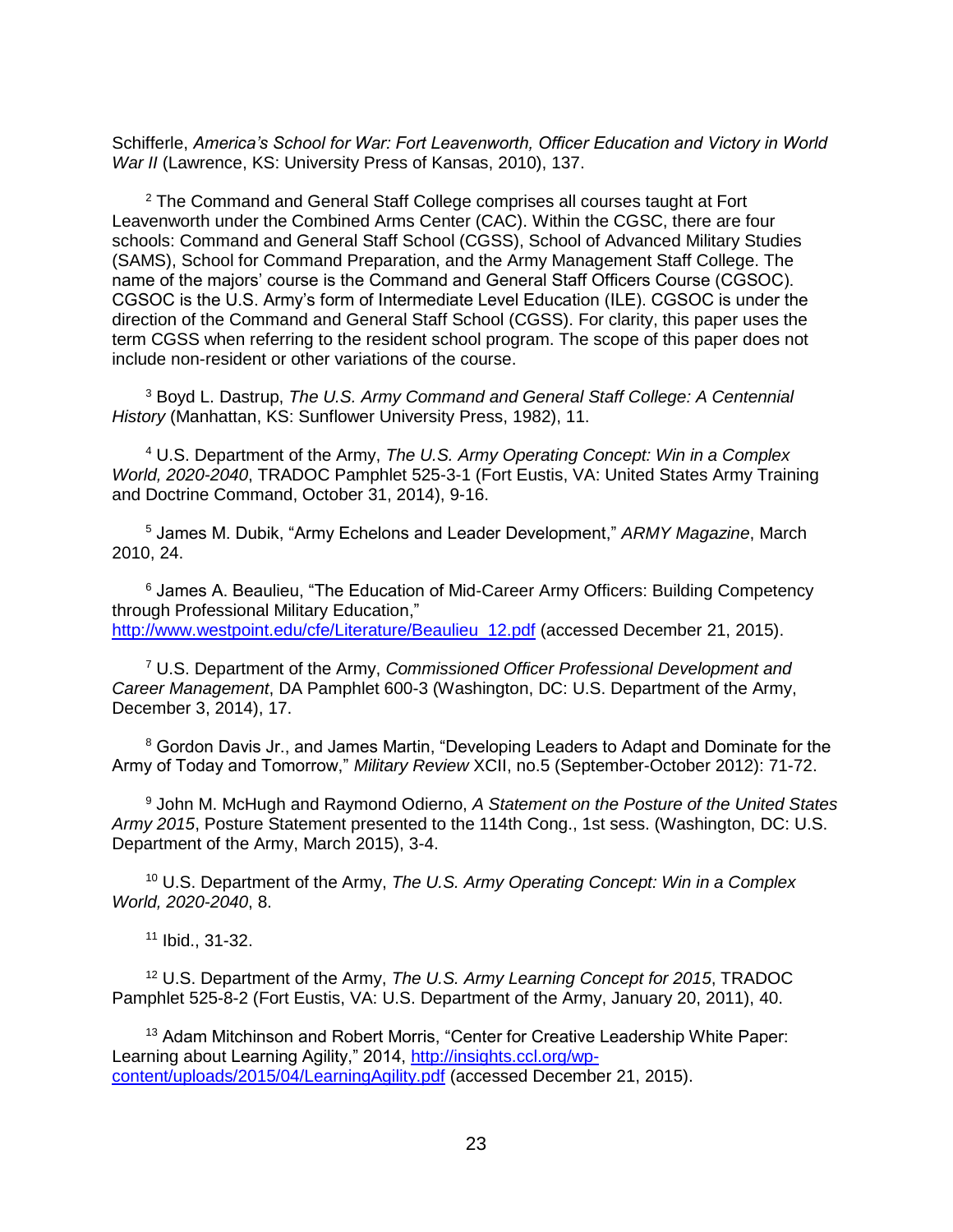<sup>14</sup> U.S. Department of the Army, *The U.S. Army Operating Concept: Win in a Complex World, 2020-2040*, 21.

<sup>15</sup> U.S. Department of the Army, *The U.S. Army Learning Concept for 2015*, 10.

<sup>16</sup> Linton Wells II, Theodore C. Hailes, and Michael C. Davies, eds., *Changing Mindset to Transform Security: Leader Development for an Unpredictable and Complex World* (Washington, DC: National Defense University, December 2, 2013), xvi-xvii.

<sup>17</sup> U.S. Department of the Army, *The U.S. Army Operating Concept: Win in a Complex World, 2020-2040*, 22.

<sup>18</sup> David M. Horth and Jonathan Vehar, "Center for Creative Leadership White Paper: Becoming a Leader Who Fosters Innovation," 2014, [http://insights.ccl.org/wp](http://insights.ccl.org/wp-content/uploads/2014/03/BecomingLeaderFostersInnovation.pdf)[content/uploads/2014/03/BecomingLeaderFostersInnovation.pdf](http://insights.ccl.org/wp-content/uploads/2014/03/BecomingLeaderFostersInnovation.pdf) (accessed December 21, 2015).

<sup>19</sup> Mousa Masadeh, "Training, Education, Development, and Learning: What is the Difference?" *European Scientific Journal* 8, no.10 (May 2012): 63-65.

<sup>20</sup> Joan Johnson-Freese, *Educating America's Military* (New York: Routledge, 2013), 7-9.

<sup>21</sup> Samuel P. Huntington, *The Soldier and the State: The Theory and Politics of Civil-Military Relations* (New York: Alfred A. Knopf, 1957), 13.

<sup>22</sup> U.S. Joint Chiefs of Staff, *Officer Professional Military Education Policy (OPMEP),* CJCSI 1800.01E (Washington, DC: U.S. Joint Chiefs of Staff, May 29, 2015), A-A-2-A-A-4. This document also further specifies faculty considerations, class size, joint training, and other curriculum requirements within Enclosure B.

<sup>23</sup> U.S. Department of the Army, *Army Leader Development Program*, Department of the Army Pamphlet 350-58 (Washington, DC: U.S. Department of the Army, March 8, 2013), 2.

<sup>24</sup> U.S. Department of the Army, *Army Leader Development Strategy 2013* (Washington, DC: U.S. Department of the Army, 2013), 3.

<sup>25</sup> U.S. Army Command and General Staff College, *U.S. Army Command and General Staff College Catalog*, CGSC Circular 350-1 (Fort Leavenworth, KS: U.S. Army Command and General Staff College, January 2016), 2-1.

 $26$  Edward S. Ebert II, Christine Ebert, and Michael L. Bentley, "Defining Curriculum," July 19, 2013,<http://www.education.com/pdf/curriculum-definition/> (accessed December 21, 2015).

<sup>27</sup> The Higher Learning Commission, "Statement of Accreditation Status," February 19, 2016,

[https://www.hlcommission.org/component/directory/?Action=ShowBasic&Itemid=&instid=2036&l](https://www.hlcommission.org/component/directory/?Action=ShowBasic&Itemid=&instid=2036&lang=en) [ang=en](https://www.hlcommission.org/component/directory/?Action=ShowBasic&Itemid=&instid=2036&lang=en) (accessed February 19, 2016).

<sup>28</sup> *The Command and General Staff School (CGSS) Home Page,* <http://usacac.army.mil/organizations/cace/cgsc/cgss> (accessed December 23, 2015). This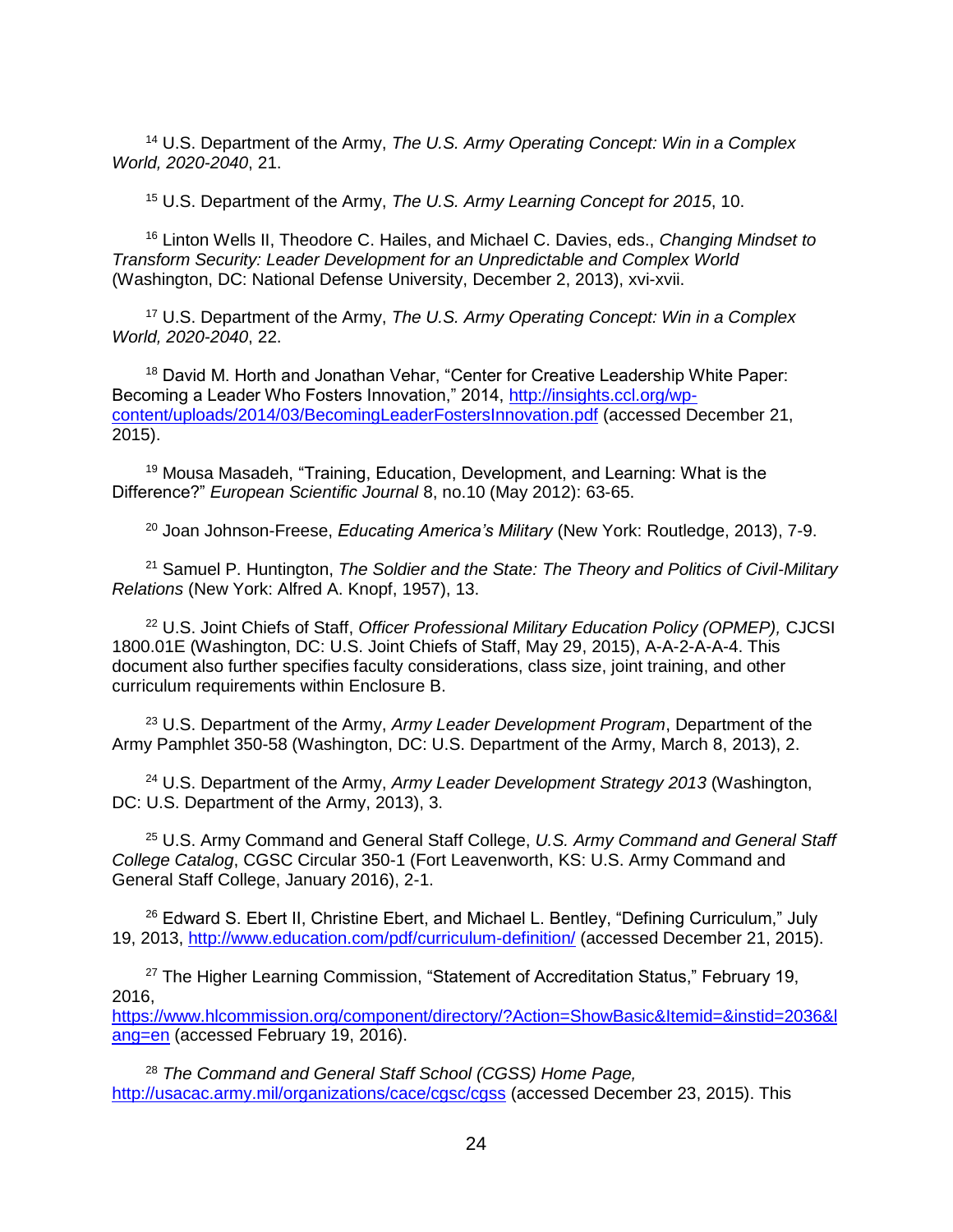mission statement is the 2016 revised version reflecting recent AOC (Warfighting Challenge 10) guidance.

 $29$  Six departments within CGSS facilitate these sections. These departments teach Army tactics, command and leadership, distance education, joint, interagency and multinational operations, logistics and resource operations, and military history. Each of these departments has military and civilian faculty who build curriculum and instruct students. For more information, see U.S. Army Command and General Staff College, *Intermediate Level Education Self-Study* (Fort Leavenworth, KS: U.S. Army Command and General Staff College), 4-8.

<sup>30</sup> U.S. Army Command and General Staff College, *U.S. Army Command and General Staff College Catalog*, CGSC Circular 350-1 (Fort Leavenworth, KS: U.S. Army Command and General Staff College), 7-3.

<sup>31</sup> JPME I policy does not specify required hours to achieve level one certification. Rather, policy describes an educational process that incorporates joint learning objectives. See Enclosure G, Chairman of the Joint Chiefs of Staff Manual 3500.03E, April 20, 2015 version for a detailed description of how service institutions achieve JPME certification.

<sup>32</sup> U.S. Army Command and General Staff College, *U.S. Army Command and General Staff College Catalog*, 7-4.

 $33$  Ibid., 7-6-7-10. The 2016 program incorporates 2015 initiatives from the CGSS Director that focus on creating agile, adaptive, and innovative leaders through increased instruction on critical and creative thinking and other subjects. Director, CGSS Colonel Douglas Cardinale, "Education Guidance/Intent for AIS Reviews and Planning for CGSS 2016/2017," memorandum for Command and General Staff School (CGSS) Faculty and Staff, Fort Leavenworth, KS, December 14, 2015, 2.

<sup>34</sup> Ibid., 7-11-7-15.

<sup>35</sup> Ibid., 7-15.

<sup>36</sup> U.S. Command and General Staff College, *Information Booklet for International Students*, CGSC Circular 12-1 (Fort Leavenworth, KS: U.S. Command and General Staff College, June 1, 2014), 5-9.

 $37$  Ibid., 5-6.

<sup>38</sup> Bloom's Taxonomy prescribes seven levels of cognitive learning. The first level is basic knowledge such as raw facts. Comprehending or understanding the meaning of these facts is the second level. Being able to apply learned concepts is the third level. Students reach the next level when they are able to break down the separate parts within the concepts and examine their relationships. Synthesis is important element within PME because it is at this level where students combine different ideas and create new understanding. Next, is evaluation and at the top of the list is creating which is equates to building something new from various elements. For additional information see U.S. Joint Chiefs of Staff, *Officer Professional Military Education Policy (OPMEP),* E-A-1-E-A-2.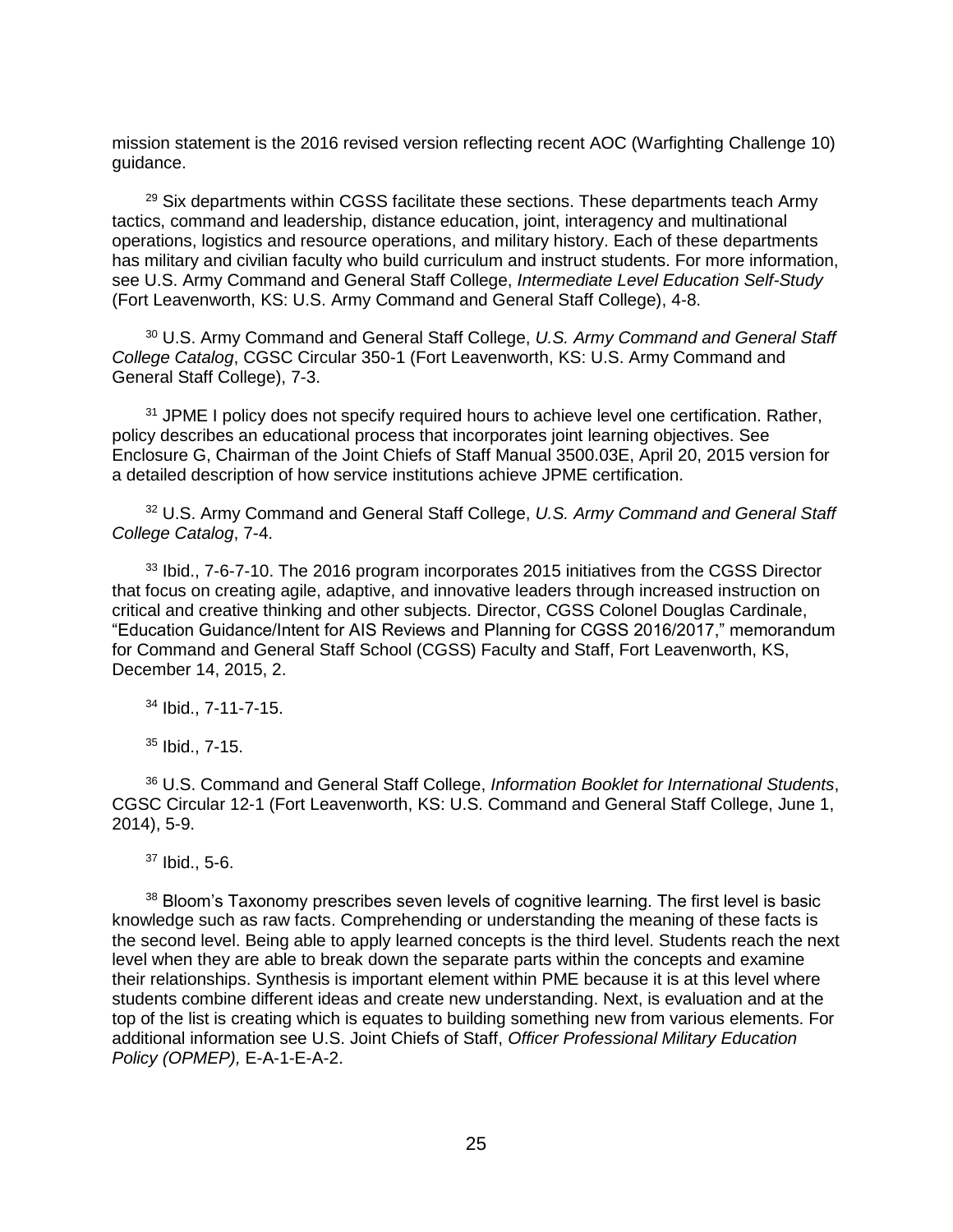<sup>39</sup> Richard M. Meinhart, "Insights for a Committed Learning Environment," in *Innovative Learning: A Key to National Security*, ed., Ralph Doughty, Linton Wells II, and Theodore Hailes (Leavenworth, KS: The Army Press, 2015), 21-22.

<sup>40</sup> Director, CGSS Colonel Douglas Cardinale, "Education Guidance/Intent for AIS Reviews and Planning for CGSS 2016/2017," memorandum for Command and General Staff School (CGSS) Faculty and Staff, Fort Leavenworth, KS, December 14, 2015, enclosure 2; Memorandum provided by Colonel Douglas Cardinale, CGSS Director, email message to author, December 15, 2015. It may be accessed at: [http://www.scribd.com/doc/292954107/Guidance-for-AY17-Command-and-General-Staff-](http://www.scribd.com/doc/292954107/Guidance-for-AY17-Command-and-General-Staff-Officer-Course-CGSOC)[Officer-Course-CGSOC](http://www.scribd.com/doc/292954107/Guidance-for-AY17-Command-and-General-Staff-Officer-Course-CGSOC) . The 18 terminal learning objectives within the Common Core and Advanced Operations Courses have the following outcome expectations: synthesis 7, analysis 6, comprehension 2, and 1 evaluation.

<sup>41</sup> U.S. Army Command and General Staff College, *U.S. Army Command and General Staff College Catalog*, 5-1-5-4. Students must achieve a "B" or satisfactory grade to meet coursework and graduation standards. Students who receive a "C" or less on assignments enter Academic Probation. Formal counseling and remedial actions follow for underachieving students. Continued underperformance can lead to a student's dismissal.

<sup>42</sup> The U.S. Army uses the Academic Evaluation Report to document a Soldier's participation in military courses. It is the civilian equivalent to a report card. For additional information, see U.S. Department of the Army, *Evaluation Reporting System*, Army Pamphlet 623-3 (Washington, DC: U.S. Department of the Army, August 13, 2007), 54.

<sup>43</sup> Director, CGSS Colonel Douglas Cardinale, "Education Guidance/Intent for AIS Reviews and Planning for CGSS 2016/2017," memorandum for Command and General Staff School (CGSS) Faculty and Staff, Fort Leavenworth, KS, December 14, 2015, 10.

<sup>44</sup> U.S. Army Command and General Staff College, *U.S. Army Command and General Staff College Catalog*, 1-3.

<sup>45</sup> Robert Morse, Eric Brooks and Matt Mason, "How U.S. News Calculated the 2016 Best College Rankings," *Newsweek*, September 8, 2015, 1-2.

<sup>46</sup> U.S. Army Combined Arms Center, "CGSC Student Achievement," <http://usacac.army.mil/organizations/cace/cgsc/achievement> (accessed December 26, 2105).

<sup>47</sup> U.S. Command and General Staff College, *CGSC 2013 Commanders Survey 2013* (Fort Leavenworth, KS: U.S. Command and General Staff College, June 2013) 1-2. This survey is available online at the CGSC SharePoint Site: [https://combinedarmscenter.army.mil/orgs/lde/doa/qao/QAO%20Special%20Repo](https://combinedarmscenter.army.mil/orgs/lde/doa/qao/QAO%20Special%20Repo%20rts/CGSC2013DivCdsSrvyRpt.pdf)  [rts/CGSC2013DivCdsSrvyRpt.pdf](https://combinedarmscenter.army.mil/orgs/lde/doa/qao/QAO%20Special%20Repo%20rts/CGSC2013DivCdsSrvyRpt.pdf)

<sup>48</sup> "Likert Scaling," October 10, 2006,<http://www.socialresearchmethods.net/kb/scallik.php> (accessed February 20, 2016).

<sup>49</sup> U.S. Command and General Staff College, *CGSC 2103 Commanders Survey 2013*, 1-2.

 $50$  Ibid., 2.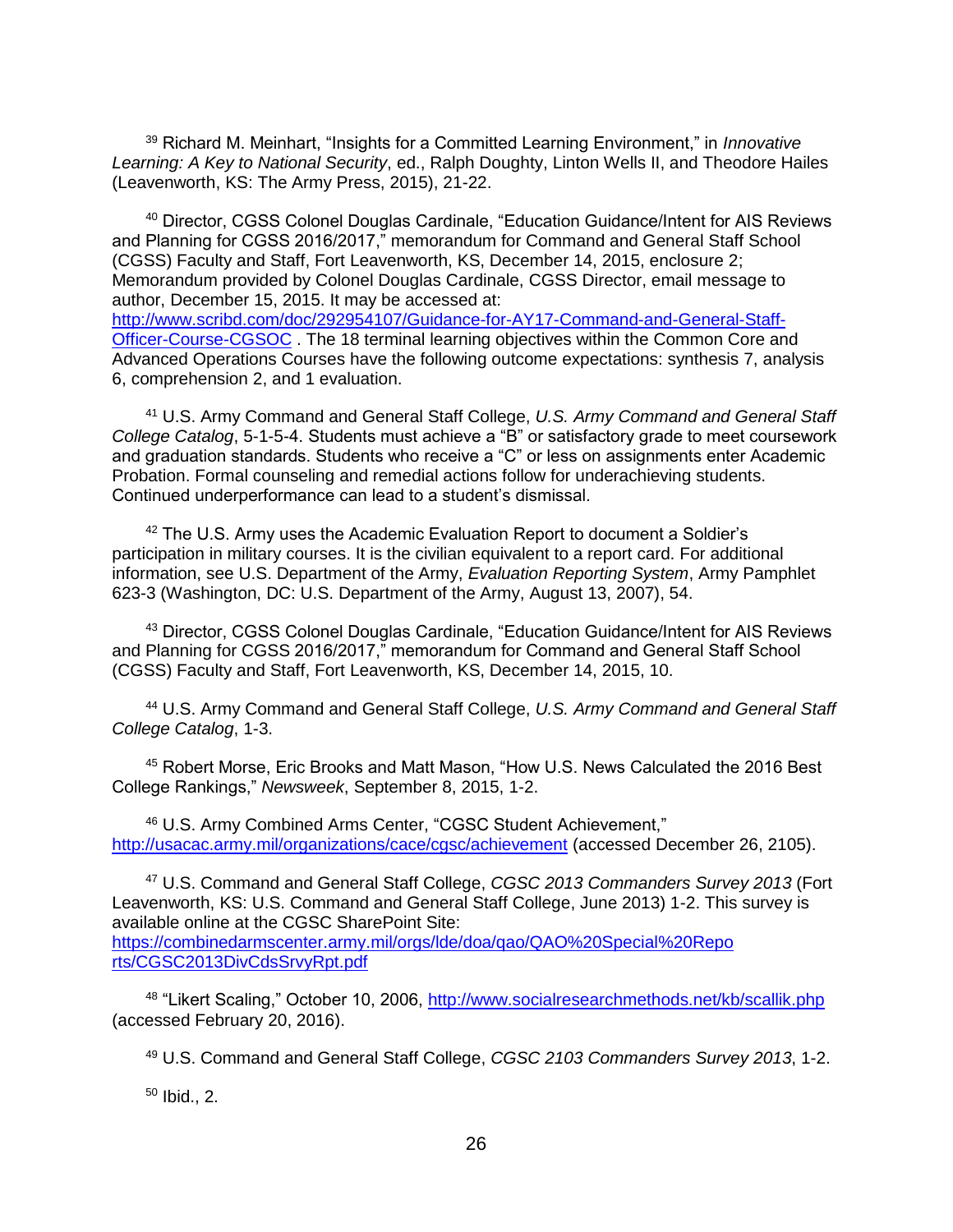$51$  Ibid.

 $52$  Ibid., 25.

<sup>53</sup> Ibid. The other category percentages were 14% for always, and 3% seldom prepared for their duties upon arrival.

<sup>54</sup> Ibid., 3.

<sup>55</sup> Ibid., 4. The survey lists several comments taken from the responses of the officers who elected to add additional comments. This paper lists comments that refer back to the concepts introduced back in section one.

<sup>56</sup> Stephen P. Kretsinger SR., "Brig. Gen. Kem Named First-Ever Provost of Recently Launched Army University," August 31, 2015, [http://www.army.mil/article/154710/Brig\\_\\_Gen\\_\\_Kem\\_Named\\_First\\_Ever\\_Provost\\_of\\_Recently](http://www.army.mil/article/154710/Brig__Gen__Kem_Named_First_Ever_Provost_of_Recently_Launched_Army_University/) Launched\_Army\_University/ (accessed December 26, 2015). For more information on the Army University, see U.S. Army Command and General Staff College, *The Army University White Paper: Educating Leaders to Win in a Complex World* (Fort Leavenworth, KS: U.S. Command and General Staff College, February 25, 2105).

<sup>57</sup> Provost, U.S. Army University, BG John S. Kem, "Education Guidance/Intent for AIS Reviews and Planning for CGSS 2016/2017," memorandum for Assistant Deputy Commandant, Dean of Academics, and Director, CGSS, Fort Leavenworth, KS, November 16 2015; Memorandum provided by Lieutenant Colonel Andrew McIntyre, CGSS Director of Academic Operations, e-mail message to author, December 22, 2015.

<sup>58</sup> Director, CGSS Colonel Douglas Cardinale, "Education Guidance/Intent for AIS Reviews and Planning for CGSS 2016/2017," memorandum for Command and General Staff School (CGSS) Faculty and Staff, 3.

<sup>59</sup> Thomas E. Ricks is a defense columnist writer for Foreign Policy. The headlines quoted in this paper are from his blog titled "Best Defense." See [http://foreignpolicy.com/channel/best](http://foreignpolicy.com/channel/best-defense/)[defense/](http://foreignpolicy.com/channel/best-defense/) to access any of the entries.

<sup>60</sup> Thomas E. Ricks, "How to Fix the CGSC," *The Best Defense: Tom Rick's Daily Take on National Security*, blog posted April 7, 2015, [http://foreignpolicy.com/2015/04/07/how-to-fix-the](http://foreignpolicy.com/2015/04/07/how-to-fix-the-cgsc/)[cgsc/](http://foreignpolicy.com/2015/04/07/how-to-fix-the-cgsc/) (accessed October 10, 2015).

 $61$  Ricks, "CGSC: Despite an Internal Report, it is Still Screwed Up—and May Become More So," *The Best Defense: Tom Rick's Daily Take on National Security*, blog posted March 30, 2015, [http://foreignpolicy.com/2015/03/30/cgsc-despite-an-internal-report-it-is-still-screwed-up](http://foreignpolicy.com/2015/03/30/cgsc-despite-an-internal-report-it-is-still-screwed-up-and-may-become-more-so/)[and-may-become-more-so/](http://foreignpolicy.com/2015/03/30/cgsc-despite-an-internal-report-it-is-still-screwed-up-and-may-become-more-so/) (accessed October 10, 2015).

<sup>62</sup> Higher Learning Commission, "Policy Book," November 2015, [http://download.hlcommission.org/policy/HLCPolicyBook\\_POL.pdf](http://download.hlcommission.org/policy/HLCPolicyBook_POL.pdf) (accessed December 26, 2015), 26.

<sup>63</sup> Nicholas Murray, "Finally, Official Recognition that CGSC is Broken, Bust and in the Ditch," *The Best Defense: Tom Rick's Daily Take on National Security*, blog posted September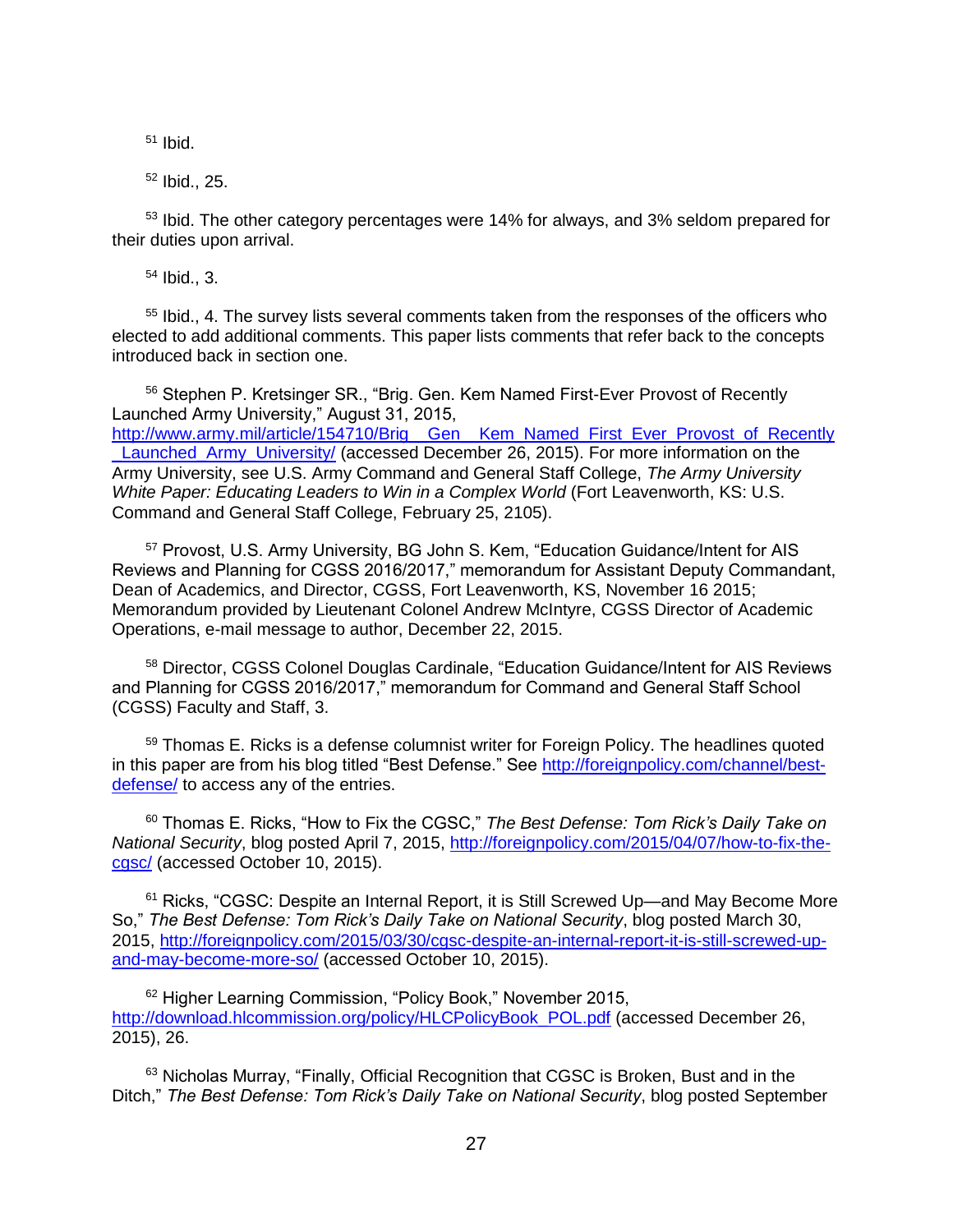25, 2015, [http://foreignpolicy.com/2015/09/25/finally-official-recognition-that-cgsc-is-broken](http://foreignpolicy.com/2015/09/25/finally-official-recognition-that-cgsc-is-broken-bust-and-in-the-ditch/)[bust-and-in-the-ditch/](http://foreignpolicy.com/2015/09/25/finally-official-recognition-that-cgsc-is-broken-bust-and-in-the-ditch/) (accessed December 19, 2015).

 $64$  The other services do not possess enough unique characteristics for useful comparison within this paper. Information regarding other service ILE programs is at the following sites: *Marine Corps University Home Page*,<https://www.mcu.usmc.mil/csc/SitePages/Home.aspx> (accessed December 26, 2015). The Marine Corps Command and Staff College mission statement closely matches the Army CGSS' statement. For the Naval College see U.S. Naval War College, "Resident Curriculum," [https://www.usnwc.edu/Academics/Resident-](https://www.usnwc.edu/Academics/Resident-Curriculum.aspx)[Curriculum.aspx](https://www.usnwc.edu/Academics/Resident-Curriculum.aspx) and for the Air University see United States Air Force Air Command and Staff College, "Air Command and Staff College Leadership," [http://www.au.af.mil/au/acsc/about.aspx.](http://www.au.af.mil/au/acsc/about.aspx)

<sup>65</sup> U.S. Joint Chiefs of Staff, *Officer Professional Military Education Policy (OPMEP),* A-A-4.

 $66$  Several international military programs are similar to CGSS. The Defense Academy of the United Kingdom conducts a shorter, 30-week course called the Intermediate Command and Staff Course. Likewise, the Australian Defence College conducts a 46-week Australian Command and Staff Course. For more information, see Defence Academy of the United Kingdom, "Intermediate Command and Staff Course (Land)-ICSC(L)," <http://www.da.mod.uk/Courses/Course-Details/Course/148> (accessed December 26, 2015); Australian Defence College, "About the Australian Command & Staff Course (Joint)," <http://www.defence.gov.au/ADC/ACSC/Course/> (accessed December 26, 2015). A different example is the German General Staff Officer Course (GSOC). The two-year GSOC is the final academic venue for only about 15% of German Officers within their twelfth to thirteenth year of service. Due to the differences in structure and purpose, it does not serve as a good comparison to CGSS within the scope of this paper. For more information see, German Armed Forces Command and Staff College, "Technology in Operation for Security," [http://www.fueakbw.de/fileadmin/user\\_upload/attachment/Broschuere-FueAkBw-englisch.pdf](http://www.fueakbw.de/fileadmin/user_upload/attachment/Broschuere-FueAkBw-englisch.pdf) (accessed December 26, 2015).

<sup>67</sup> University of Rhode Island, "Critical Thinking," <http://www.uri.edu/personal/szunjic/philos/critthink.htm> (accessed December 27, 2015).

<sup>68</sup> University of Massachusetts, "Master of Arts in Critical and Creative Thinking," <http://www.umassonline.net/degrees/online-degree-master-arts-critical-creative-thinking> (accessed December 27, 2015).

<sup>69</sup> University of Central Oklahoma, "Credit Hour Definition and Application to Courses," [https://www.uco.edu/academic](https://www.uco.edu/academic-affairs/files/policiesandguidelines/2instructionandcoursework/2.11CreditHrdefinition.pdf)[affairs/files/policiesandguidelines/2instructionandcoursework/2.11CreditHrdefinition.pdf](https://www.uco.edu/academic-affairs/files/policiesandguidelines/2instructionandcoursework/2.11CreditHrdefinition.pdf) (accessed December 26, 2015).

<sup>70</sup> U.S. Department of the Army, *Commissioned Officer Professional Development and Career Management*, 15.

<sup>71</sup> Ibid., 18.

<sup>72</sup> Jörg Muth, *Command Culture: Officer Education in the U.S. Army and the German Armed Forces, 1901-1940, and the Consequences for World War II* (Denton: University of North Texas Press, 2011), 122-123.